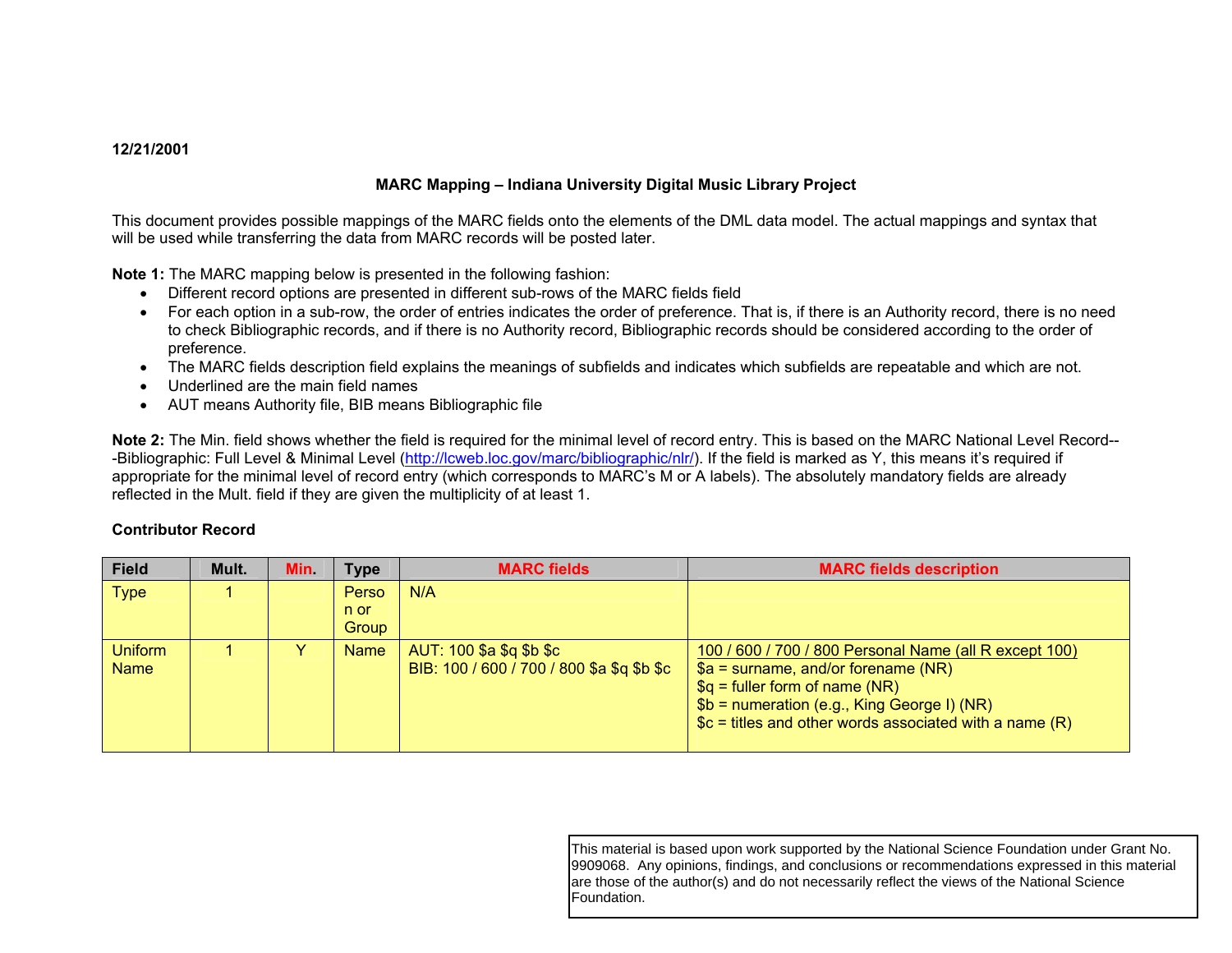|                    |           |   |                             | AUT: 110 \$a \$b \$c<br>BIB: 110 / 610 / 710 / 810 \$a \$b \$c | 110 / 610 / 710 / 810 Corporate Name (all R except 110)<br>$a =$ corporate name (NR)<br>$$b = subordinate unit (R)$<br>$c = location of meeting (NR)$                                                                                     |
|--------------------|-----------|---|-----------------------------|----------------------------------------------------------------|-------------------------------------------------------------------------------------------------------------------------------------------------------------------------------------------------------------------------------------------|
|                    |           |   |                             | AUT: 111 \$a \$e \$c<br>BIB: 111 / 611 / 711 / 811 \$a \$e \$c | 111 / 611 / 711 / 811 Meeting Name (all R except 111)<br>$a = meeting name (NR)$<br>$$e =$ subordinate unit (R)<br>$c = location of meeting (NR)$                                                                                         |
| Variant<br>Name(s) | 0<br>Many |   | <b>Name</b>                 | AUT: 400 / 500<br>\$a \$q \$b \$c                              | 400 / 500 See (Also) From Tracing--Personal Name (R)<br>\$a = surname, and/or forename (NR)<br>$q =$ fuller form of name (NR)<br>\$b = numeration (e.g., King George I) (NR)<br>$c =$ titles and other words associated with a name $(R)$ |
|                    |           |   |                             | AUT: 410 / 510<br>\$a \$b \$c                                  | 410 / 510 See (Also) From Tracing--Corporate Name (R)<br>$$a = corporate name (NR)$<br>$$b =$ subordinate unit (R)<br>$c = location of meeting (NR)$                                                                                      |
|                    |           |   |                             | AUT: 411 / 511<br>\$a \$e \$c                                  | 411 / 511 See (Also) From Tracing--Meeting Name (R)<br>$\overline{\$a}$ = meeting name (NR)<br>$$e = subordinate unit (R)$<br>$c = location of meeting (NR)$                                                                              |
| Date(s)            | 0<br>Many | Y | <b>Typed</b><br><b>Date</b> | <b>AUT: 100 \$d</b><br>BIB: 100 / 600 / 700 / 800 \$d          | 100 / 600 / 700 / 800 Personal Name (all R except 100)<br>$$d =$ dates associated with a name (NR)                                                                                                                                        |
|                    |           |   |                             | <b>AUT: 110 \$d</b><br>BIB: 110 / 610 / 710 / 810 \$d          | 110 / 610 / 710 / 810 Corporate Name (all R except 110<br>$$d = date of meeting or treaty signing (R)$                                                                                                                                    |
|                    |           |   |                             | <b>AUT: 111 \$d</b><br>BIB: 110 / 610 / 710 / 810 \$d          | 111 / 611 / 711 / 811 Meeting Name (all R except 111)<br>$d = date of meeting (NR)$                                                                                                                                                       |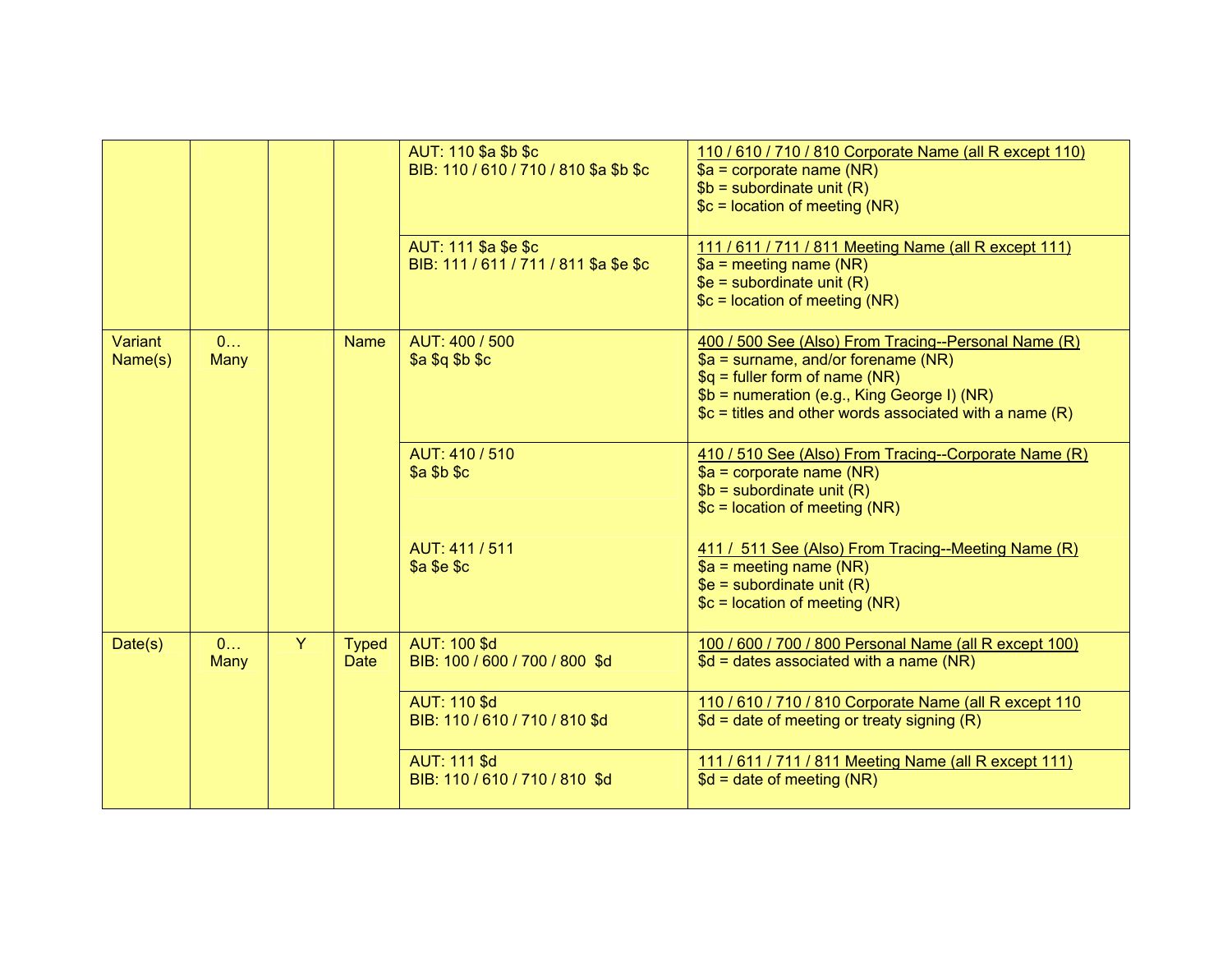| Variant<br>Date(s)                       | 0<br>Many | <b>Typed</b><br><b>Date</b>     | AUT: 400 / 410 / 411 / 500 / 510 / 511<br>\$d | 400 / 410 / 411 See( Also) From Tracing--Personal Name<br>Corporate Name / Meeting Name (all R)<br>$$d =$ dates associated with a name (all NR except for 410) |
|------------------------------------------|-----------|---------------------------------|-----------------------------------------------|----------------------------------------------------------------------------------------------------------------------------------------------------------------|
| Place of<br>Origin                       | 01        | <b>Place</b>                    | N/A                                           |                                                                                                                                                                |
| Note(s)                                  | 0<br>Many | <b>Note</b>                     | <b>BIB: 511</b><br>\$a                        | 511 Participant or Performer Note (R)<br>\$a - Participant or performer note (NR)                                                                              |
| <b>Related</b><br><b>Resource</b><br>(s) | 0<br>Many | Resou<br>rce                    | N/A                                           |                                                                                                                                                                |
| ID                                       |           | ID                              | N/A                                           |                                                                                                                                                                |
| Record<br>Creation                       |           | Acces<br>s Info                 | N/A                                           |                                                                                                                                                                |
| Last<br>Record<br>Update                 |           | Acces<br>s Info                 | N/A                                           |                                                                                                                                                                |
| Record<br><b>Status</b>                  | 1         | <b>Status</b><br>Descri<br>ptor | N/A                                           |                                                                                                                                                                |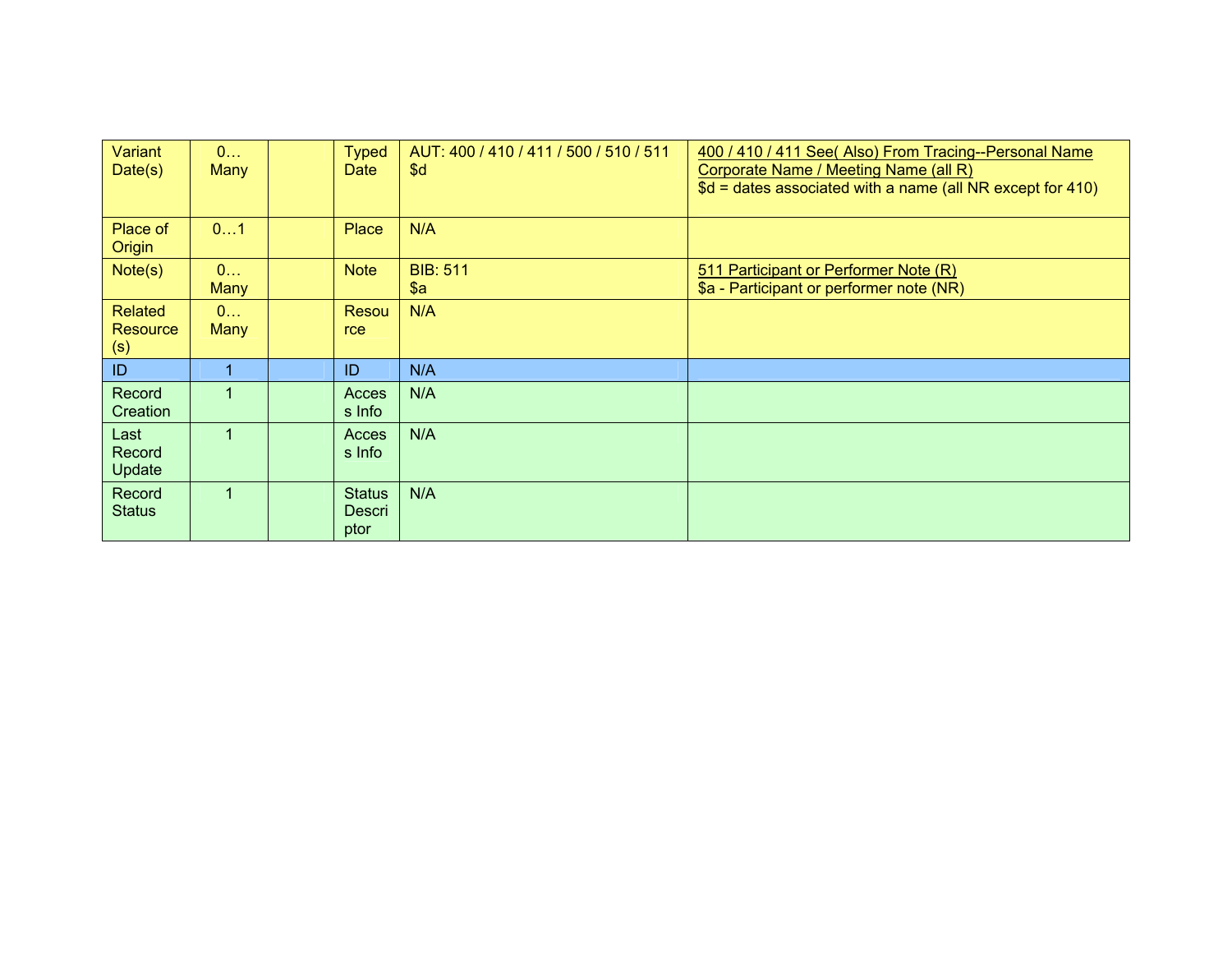# **Work Record**

| <b>Field</b>   | Mult. | Min. | <b>Type</b> | <b>MARC</b> fields                          | <b>MARC fields description</b>                                 |
|----------------|-------|------|-------------|---------------------------------------------|----------------------------------------------------------------|
| <b>Uniform</b> |       | Y    | Text        | <b>AUT: 130</b>                             | 130 / 440 / 630 / 730 / 830 Uniform title Not Related to Name  |
| Title          |       |      |             | \$a \$d \$f \$h \$k \$m \$n \$o \$p \$r \$s | (all R except $130$ )                                          |
|                |       |      |             | BIB: 130 / 440 / 630 / 730 / 830            | $a = \text{title of work (NR)}$                                |
|                |       |      |             | \$a \$d \$f \$h \$k \$m \$n \$o \$p \$r \$s | $d = date of treaty signing (R)$                               |
|                |       |      |             |                                             | $$f = date of work (NR)$                                       |
|                |       |      |             |                                             | $$h = medium$ (sound recording) (NR)                           |
|                |       |      |             |                                             | $$k =$ selections $(R)$                                        |
|                |       |      |             |                                             | $$m = medium of performance (instrumentation) (R)$             |
|                |       |      |             |                                             | $$n =$ number of part/section of work (R)                      |
|                |       |      |             |                                             | $$o = arranged statement for music (NR)$                       |
|                |       |      |             |                                             | $$p =$ name of part/section of work (R)                        |
|                |       |      |             |                                             | $\frac{1}{2}$ for music (NR)                                   |
|                |       |      |             |                                             | $s = version (vocal score, etc.) (NR)$                         |
|                |       |      |             |                                             | Note: In cases where there is no authority record for the X30  |
|                |       |      |             |                                             | field of the bibliographic record and the form of the title is |
|                |       |      |             |                                             | deemed to be authoritative, text from these fields may be used |
|                |       |      |             |                                             | to populate the Uniform Title element of the Work Record.      |
|                |       |      |             |                                             |                                                                |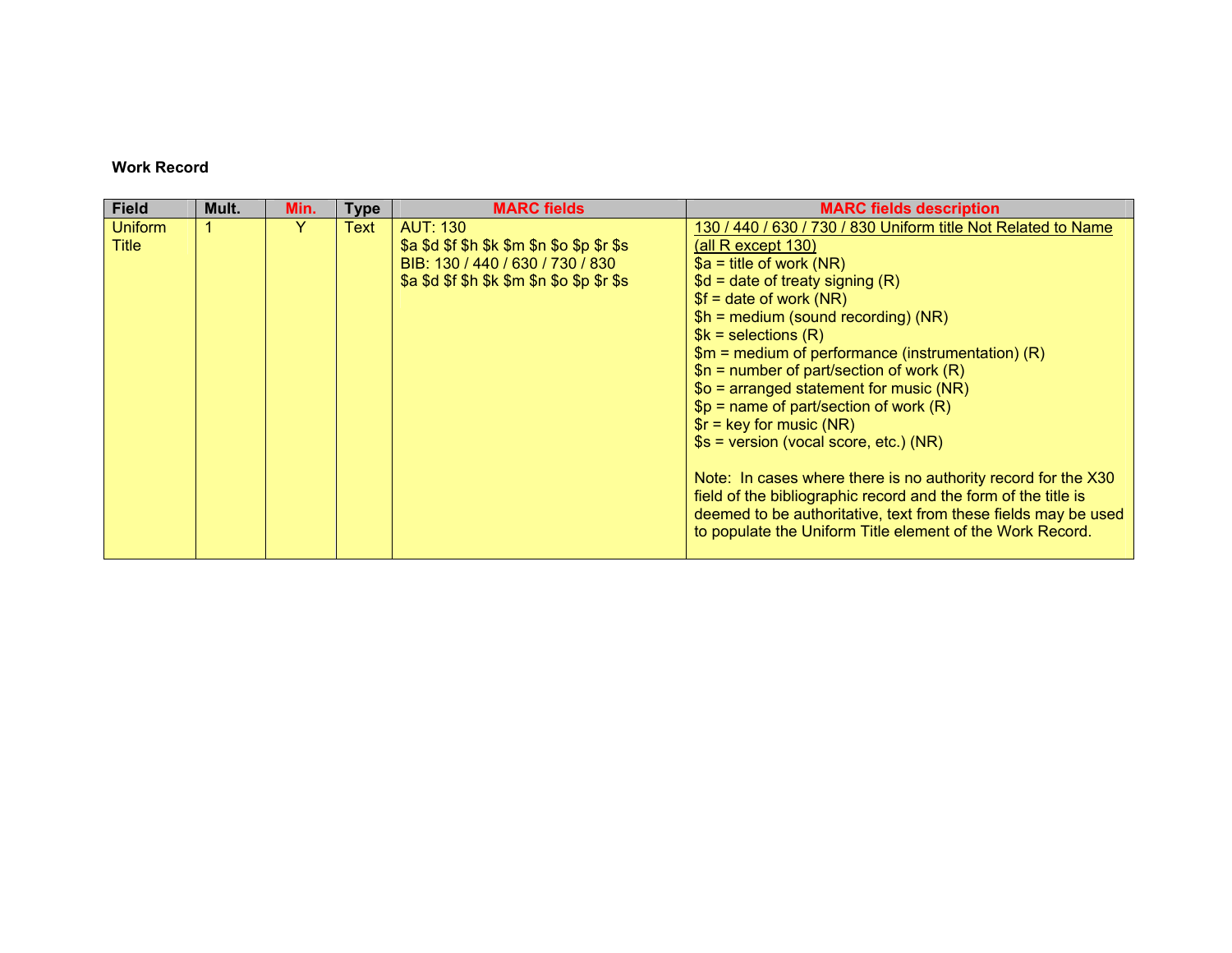| <b>Field</b> | Mult. | Min. | Type | <b>MARC</b> fields                          | <b>MARC fields description</b>                                                                                                                                                                                                                                                      |
|--------------|-------|------|------|---------------------------------------------|-------------------------------------------------------------------------------------------------------------------------------------------------------------------------------------------------------------------------------------------------------------------------------------|
|              |       |      |      | <b>BIB: 240</b>                             | 240 Uniform Title Related to Name (NR)                                                                                                                                                                                                                                              |
|              |       |      |      | \$a \$d \$f \$h \$k \$m \$n \$o \$p \$r \$s | $a = \text{title of work (NR)}$                                                                                                                                                                                                                                                     |
|              |       |      |      |                                             | $d = date of treaty signing (R)$                                                                                                                                                                                                                                                    |
|              |       |      |      |                                             | $$f = date of work (NR)$                                                                                                                                                                                                                                                            |
|              |       |      |      |                                             | $$h = medium (sound recording) (NR)$                                                                                                                                                                                                                                                |
|              |       |      |      |                                             | $%k =$ selections $(R)$                                                                                                                                                                                                                                                             |
|              |       |      |      |                                             | $$m = medium of performance (instrumentation) (R)$                                                                                                                                                                                                                                  |
|              |       |      |      |                                             | $$n =$ number of part/section of work (R)                                                                                                                                                                                                                                           |
|              |       |      |      |                                             | $$o = arranged statement for music (NR)$                                                                                                                                                                                                                                            |
|              |       |      |      |                                             | $$p =$ name of part/section of work (R)                                                                                                                                                                                                                                             |
|              |       |      |      |                                             | $\text{sr}$ = key for music (R)                                                                                                                                                                                                                                                     |
|              |       |      |      |                                             | $s = version (vocal score, etc.) (NR)$                                                                                                                                                                                                                                              |
|              |       |      |      |                                             | Note: In cases where there is no authority record for the<br>100/240 combination of the bibliographic record and the form<br>of the author/title is deemed to be authoritative, text from the<br>240 field may be used to populate the Uniform Title element of<br>the Work Record. |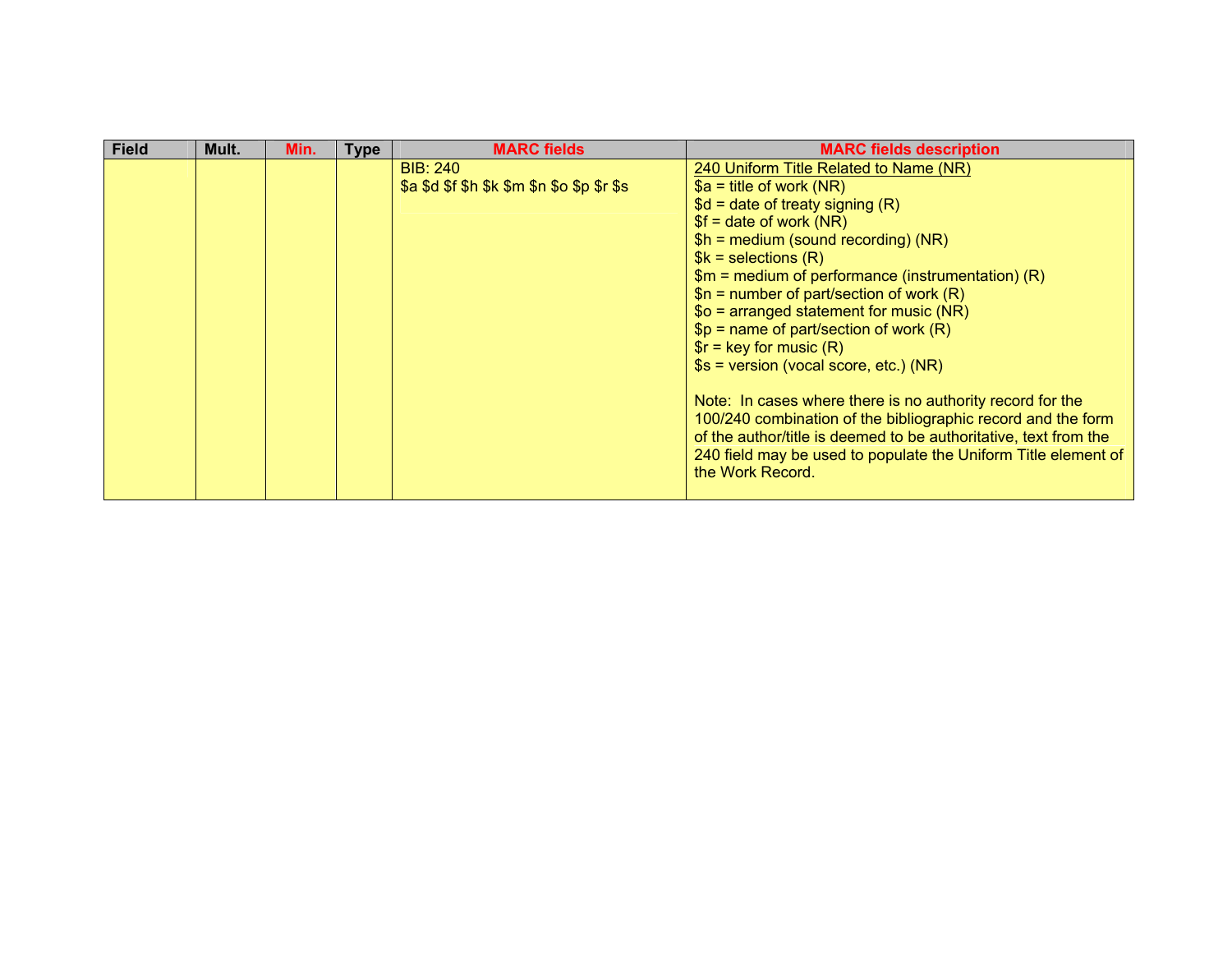| <b>Field</b>        | Mult.     | Min. | <b>Type</b> | <b>MARC fields</b>                                                                                                                                                                                              | <b>MARC fields description</b>                                                                                                                                                                                                                                                                                                                                                                                                                                                                                                                                                                                                                                                                                                                                                                                                                                 |
|---------------------|-----------|------|-------------|-----------------------------------------------------------------------------------------------------------------------------------------------------------------------------------------------------------------|----------------------------------------------------------------------------------------------------------------------------------------------------------------------------------------------------------------------------------------------------------------------------------------------------------------------------------------------------------------------------------------------------------------------------------------------------------------------------------------------------------------------------------------------------------------------------------------------------------------------------------------------------------------------------------------------------------------------------------------------------------------------------------------------------------------------------------------------------------------|
|                     |           |      |             | AUT: 100 / 110 / 111 / 500 / 510 / 511<br>$$t$ $$f$ $$h$ $$k$ $$m$ $$n$ $$o$ $$p$ $$r$ $$s$<br>BIB: 600 / 610 / 611 / 700 / 710 / 711 /<br>800 / 810 / 811<br>$$t$ $$f$ $$h$ $$k$ $$m$ $$n$ $$o$ $$p$ $$r$ $$s$ | 100 / 110 / 111 / 500 / 510 / 511 / 600 / 610 / 611 / 700 / 710 /<br>711 / 800 / 810 / 811 Personal Name (all R except 1XX)<br>$$t = title of work (NR)$<br>$$f = date of work (NR)$<br>$$h = medium (sound recording) (NR)$<br>$$k =$ selections $(R)$<br>$$m = medium of performance (instrumentation) (R)$<br>$$n = number of part/section of work (R)$<br>$$o = arranged statement for music (NR)$<br>$$p =$ name of part/section of work $(R)$<br>$\frac{1}{2}$ = key for music (NR)<br>\$s = version (vocal score, etc.) (NR)<br>Note: In cases where there is no authority record for the title<br>portion of the 6XX, 7XX, or 8XX field from the bibliographic<br>record and the form of the title in the bib record is deemed to<br>be authoritative, text from these fields may be used to<br>populate the Uniform Title element of the Work Record. |
| Variant<br>Title(s) | 0<br>Many |      | <b>Text</b> | AUT: 430 / 530<br>\$a \$d \$f \$h \$k \$m \$n \$o \$p \$r \$s                                                                                                                                                   | 430 / 530 See (Also) From Tracing-Uniform Title (R)<br>$a = \text{title of work (NR)}$<br>$$d = date of treaty signing (R)$<br>$$f = date of work (NR)$<br>$$h = medium (sound recording) (NR)$<br>$%k = form subheading(R)$<br>$$m = medium of performance (instrumentation) (R)$<br>$$n =$ number of part/section of work (NR)<br>$$o = arranged statement for music (NR)$<br>$$p =$ name of part/section of work (R)<br>$\frac{1}{2}$ = key for music (NR)<br>\$s = version (vocal score, etc.) (NR)                                                                                                                                                                                                                                                                                                                                                        |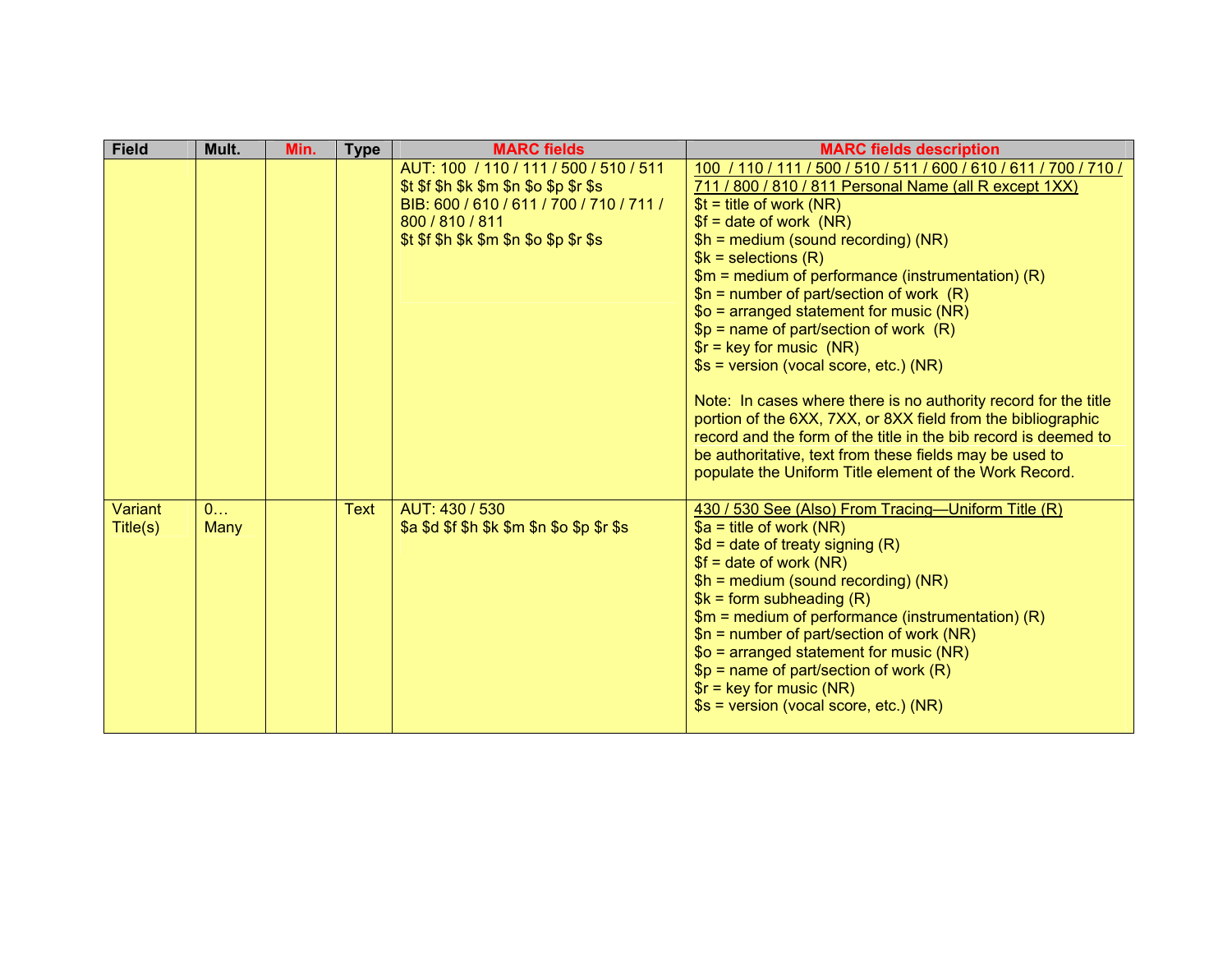| <b>Field</b>                                      | Mult.     | Min. | <b>Type</b>                | <b>MARC</b> fields                                                                                                                                                | <b>MARC fields description</b>                                                                                                                                                                                                                                                                                                                                                                                                                                                                                                 |
|---------------------------------------------------|-----------|------|----------------------------|-------------------------------------------------------------------------------------------------------------------------------------------------------------------|--------------------------------------------------------------------------------------------------------------------------------------------------------------------------------------------------------------------------------------------------------------------------------------------------------------------------------------------------------------------------------------------------------------------------------------------------------------------------------------------------------------------------------|
|                                                   |           |      |                            | AUT: 400 / 410 / 411 / 500 / 510 / 511<br>\$t \$f \$h \$k \$m \$n \$o \$p \$r \$s                                                                                 | 400 / 410 / 411 / 500 / 510 / 511 See (Also) From Tracing--<br>Personal Name / Corporate Name / Meeting Name (all R)<br>$$t = title of work (NR)$<br>$$f = date of work (NR)$<br>$$h = medium (sound recording) (NR)$<br>$$k = form subheading(R)$<br>$$m = medium of performance (instrumentation) (R)$<br>$$n = number of part/section of work (R)$<br>$$o = arranged statement for music (NR)$<br>$$p =$ name of part/section of work $(R)$<br>$\frac{1}{2}$ = key for music (NR)<br>\$s = version (vocal score, etc.) (NR) |
| Date of<br>Compositi<br><b>on</b>                 | 01        |      | <b>Date</b>                | AUT: 100 / 110 / 111 / 130 / 500 / 510 /<br>511/530<br>\$f<br>BIB: 130 / 630 / 730 / 830 / 240 / 600 /<br>610 / 611 / 700 / 710 / 711 / 800 / 810 /<br>811<br>\$f | 100 / 110 / 111 / 130 / 500 / 510 / 511 / 530 /<br>130 / 630 / 730 / 830 / 240 600 / 610 / 611 / 700 / 710 / 711 /<br>800 / 810 / 811 (Name, Title, Added Entries, both NR and R)<br>$$f = Date of a work (NR)$                                                                                                                                                                                                                                                                                                                |
| Place of<br>Compositi<br>on                       | 01        |      | Place                      | N/A                                                                                                                                                               |                                                                                                                                                                                                                                                                                                                                                                                                                                                                                                                                |
| Date of<br><b>First</b><br>Performan<br>ce        | 01        |      | <b>Date</b>                | N/A                                                                                                                                                               |                                                                                                                                                                                                                                                                                                                                                                                                                                                                                                                                |
| Date of<br><b>First</b><br><b>Publicatio</b><br>n | 01        |      | <b>Date</b>                | N/A                                                                                                                                                               |                                                                                                                                                                                                                                                                                                                                                                                                                                                                                                                                |
| Original<br><b>Text Title</b>                     | 01        |      | <b>Text</b>                | N/A                                                                                                                                                               |                                                                                                                                                                                                                                                                                                                                                                                                                                                                                                                                |
| Language(<br>S)                                   | 0<br>Many |      | Lang<br>uage<br><b>Use</b> | N/A                                                                                                                                                               |                                                                                                                                                                                                                                                                                                                                                                                                                                                                                                                                |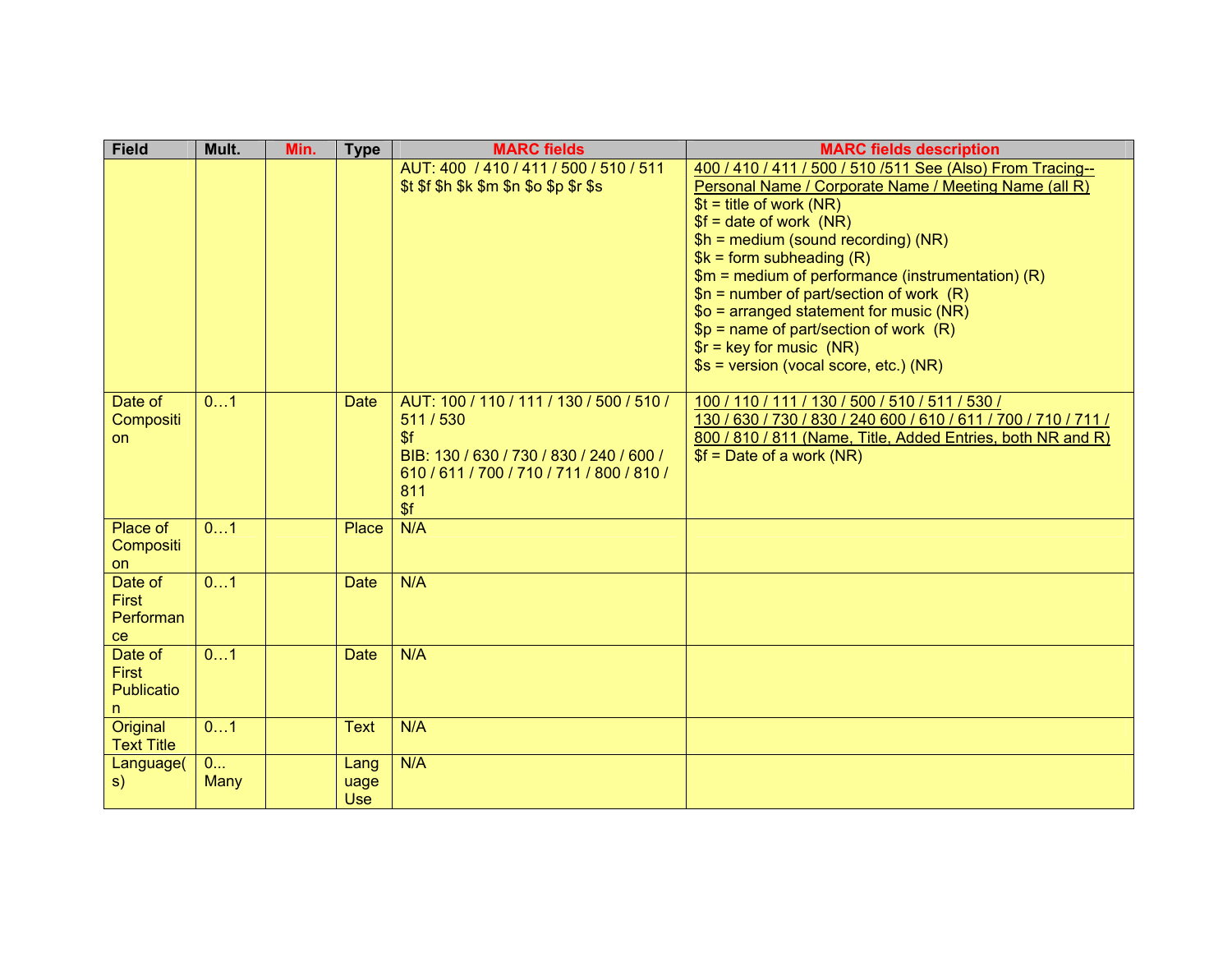| <b>Field</b>                  | Mult.     | Min. | <b>Type</b> | <b>MARC fields</b>                                               | <b>MARC fields description</b>                                                                                                                                                                                                                                                    |
|-------------------------------|-----------|------|-------------|------------------------------------------------------------------|-----------------------------------------------------------------------------------------------------------------------------------------------------------------------------------------------------------------------------------------------------------------------------------|
| <b>Subject</b><br>Heading(s)  | 0<br>Many |      | <b>Text</b> | AUT: 150 \$a \$b \$v \$x \$z<br>BIB: 650 \$a \$b \$v \$x \$z     | 150 / 650 Topical Terms (NR)<br>$a =$ topical term or geographic name (NR)<br>\$b = topical term following geographic name (e.g., Washington<br>(D.C.) Lincoln Memorial) (NR)<br>$V = form subdivision (R)$<br>$x = general subdivision (R)$<br>$$z =$ geographic subdivision (R) |
|                               |           |      |             | AUT: 151 \$a \$v \$x \$z<br>BIB: 651 \$a \$v \$x \$z             | 151 / 651 Geographic Names (NR)<br>$a = geographic name (NR)$<br>$V = form subdivision (R)$<br>$x = general subdivision (R)$<br>$$z =$ geographic subdivision (R)                                                                                                                 |
|                               |           |      |             | AUT: 450 / 451 \$a \$v \$x \$z<br>BIB: 650 / 651 \$a \$v \$x \$z | 450 / 451 / 650 / 651 Topical Terms or Geographical Names<br>(R)<br>$$a =$ topical term or geographic name (NR)<br>$$v = form$ subdivision (R)<br>$x = general subdivision (R)$<br>$$z =$ geographic subdivision (R)                                                              |
|                               |           |      |             | BIB: 600 \$a \$q \$b \$c                                         | 600 Name as Subject (R)<br>$$a =$ surname, and/or forename (NR)<br>$a = fuller form of name (NR)$<br>\$b = numeration (e.g., King George I) (NR)<br>$C =$ titles and other words associated with a name $(R)$                                                                     |
| <b>Class</b><br><b>Number</b> | 01        |      | <b>Text</b> | AUT: 050 \$a \$b \$c \$5                                         | 050 Library of Congress Class Number (R) <\$a only?><br>$a = \frac{1}{2}$ single or beginning class number (NR)<br>$$b = ending number of span (NR)$<br>$c =$ explanatory term (??)<br>$$5 =$ institution to which field applies (R)                                              |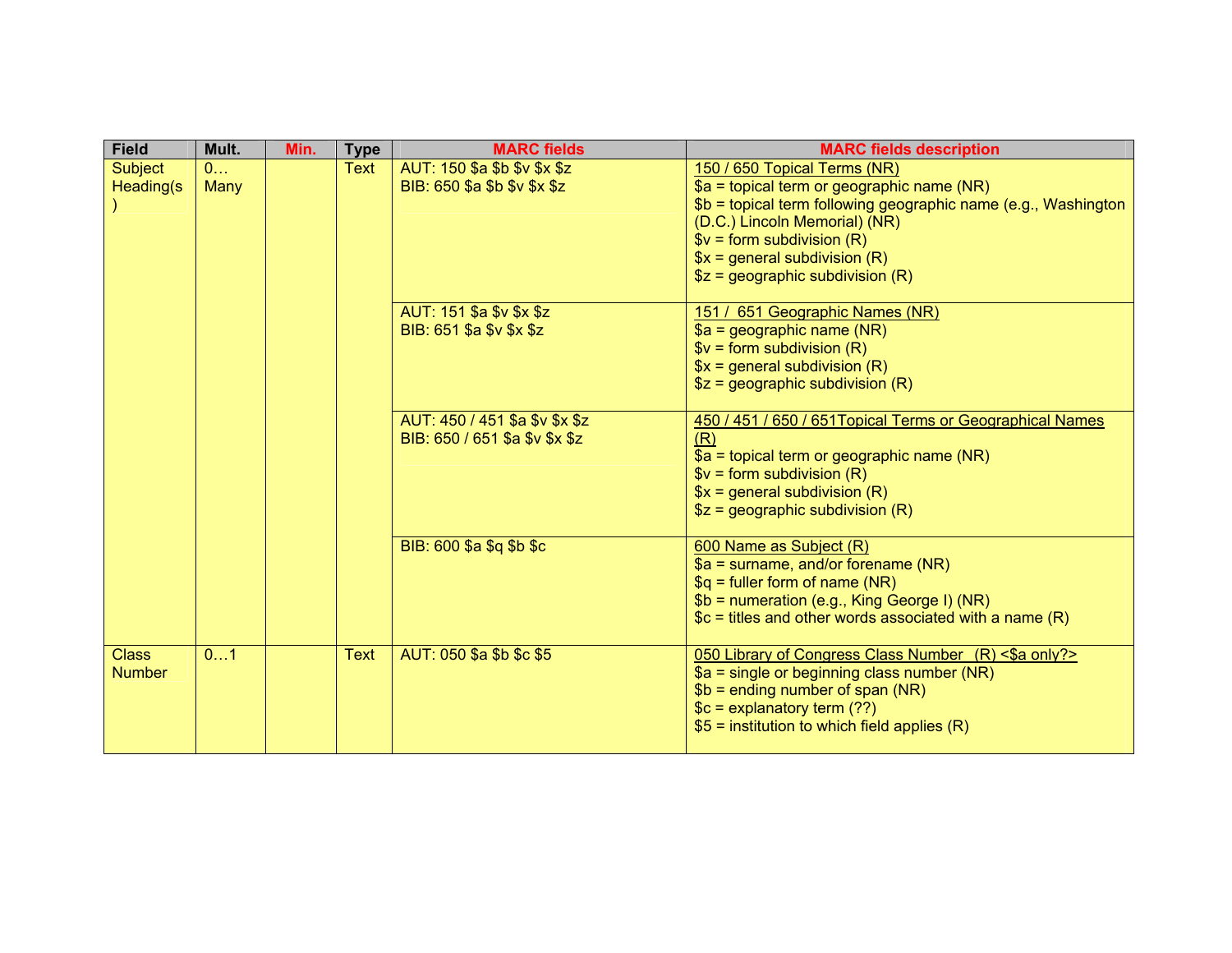| 130 / 440 / 630 / 730 / 830 Uniform title Not Related to Name                                                                                                                                                                                                                                                                                                                                                                                                                                                                                                                              |
|--------------------------------------------------------------------------------------------------------------------------------------------------------------------------------------------------------------------------------------------------------------------------------------------------------------------------------------------------------------------------------------------------------------------------------------------------------------------------------------------------------------------------------------------------------------------------------------------|
| 240 Uniform Title Related to Name (NR)                                                                                                                                                                                                                                                                                                                                                                                                                                                                                                                                                     |
| 100 / 110 / 111 / 500 / 510 / 511 / 600 / 610 / 611 / 700 / 710 /<br>711 / 800 / 810 / 811 Personal Name (all R except 1XX)<br>$$m = medium of performance (instrumentation) (R) - applies to$                                                                                                                                                                                                                                                                                                                                                                                             |
| Instrumentation as Part of LC Subject Headings<br>600 / 651 / 611 Subject Added Entry--Personal Name,<br>Corporate Name, Meeting Name (All R)<br>$$m = medium of performance (instrumentation) (R) - applies to$                                                                                                                                                                                                                                                                                                                                                                           |
| Instrumentation as Part of Other BIB Fields<br>048 Number Of Musical Instruments Or Voices Code (R)<br>\$a - Performer or ensemble (R) A two-character alphabetic<br>code for a performer or ensemble (from the list below) and, if<br>applicable, a two-digit number specifying the number of parts<br>505 Formatted Contents Note (R)-free text<br>Example: Quintet for piano, oboe, clarinet, horn, and<br>bassoon in E flat major, op. 16 / Ludwig van Beethoven<br>511 - Participant Or Performer Note (R)-free text<br>Example: Dennis Brain, horn; Max Salpeter, violin (in the 5th |
|                                                                                                                                                                                                                                                                                                                                                                                                                                                                                                                                                                                            |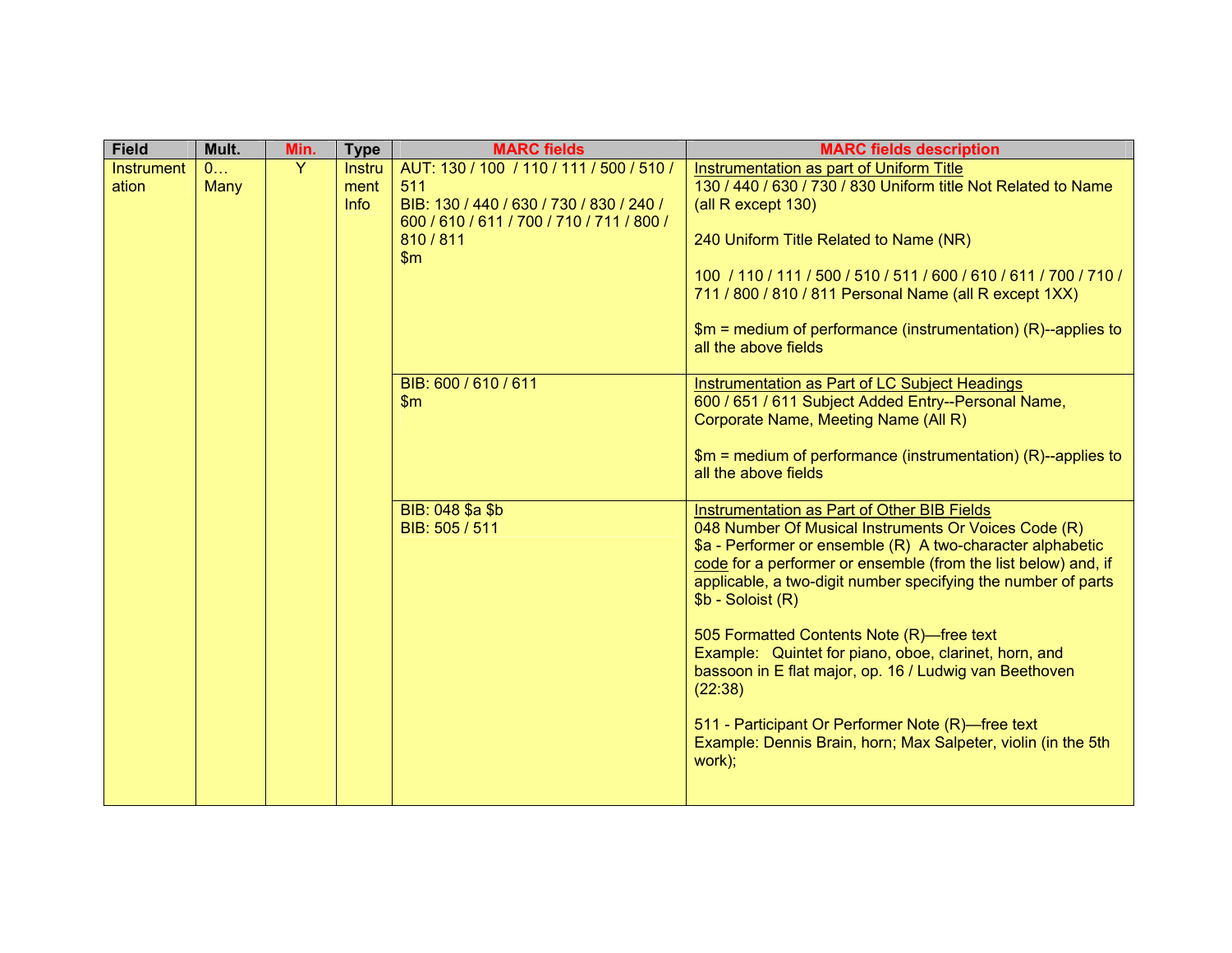| <b>Field</b>                  | Mult.                          | Min.           | <b>Type</b>              | <b>MARC fields</b>                                     | <b>MARC fields description</b>     |
|-------------------------------|--------------------------------|----------------|--------------------------|--------------------------------------------------------|------------------------------------|
| Genre,                        | 0                              |                | Genr                     | <b>TBA</b>                                             |                                    |
| Form, and                     | <b>Many</b>                    |                | e,                       |                                                        |                                    |
| <b>Style</b>                  |                                |                | Form                     |                                                        |                                    |
|                               |                                |                | <b>Style</b>             |                                                        |                                    |
|                               |                                |                | descr                    |                                                        |                                    |
|                               |                                |                | iptor                    |                                                        |                                    |
| Key                           | 01                             | $\overline{Y}$ | Key                      | AUT: 130 \$r                                           | Various fields with Uniform Title  |
|                               |                                |                | <b>Desc</b>              | BIB: 130 / 440 / 630 / 730 / 830 r                     | $\frac{1}{2}$ = key for music (NR) |
|                               |                                |                | riptor                   | BIB: 240 \$r<br>AUT: 100 / 110 / 111 / 500 / 510 / 511 |                                    |
|                               |                                |                |                          | s <sub>r</sub>                                         |                                    |
|                               |                                |                |                          | BIB: 600 / 610 / 611 / 700 / 710 / 711 /               |                                    |
|                               |                                |                |                          | 800 / 810 / 811 \$r                                    |                                    |
| Note(s)                       | $\overline{0}$                 |                | <b>Note</b>              | <b>TBA</b>                                             |                                    |
|                               | <b>Many</b>                    |                |                          |                                                        |                                    |
| Related                       | $\overline{0}$                 |                | <b>Reso</b>              | N/A                                                    |                                    |
| resource(s)                   | Many                           |                | urce                     |                                                        |                                    |
| <b>Work</b>                   | 01                             |                | <b>Struc</b>             | N/A                                                    |                                    |
| <b>Structure</b>              |                                |                | ture                     |                                                        |                                    |
|                               |                                |                | <b>Decl</b>              |                                                        |                                    |
|                               |                                |                | aratio                   |                                                        |                                    |
|                               |                                |                | n                        |                                                        |                                    |
| $\overline{1}$<br>Contributio | $\mathbf{1}$<br>$\overline{0}$ |                | $\overline{ID}$<br>Contr | N/A<br>N/A                                             |                                    |
| n(s)                          | Many                           |                | ibutio                   |                                                        |                                    |
|                               |                                |                | n                        |                                                        |                                    |
| Related                       | $\overline{0}$                 |                | <b>Work</b>              | N/A                                                    |                                    |
| Work(s)                       | Many                           |                | Relat                    |                                                        |                                    |
|                               |                                |                | ion                      |                                                        |                                    |
| Copyright<br>Declaratio       | 0                              |                | Copy                     | N/A                                                    |                                    |
| n(s)                          | Many                           |                | right<br>Decl            |                                                        |                                    |
|                               |                                |                | aratio                   |                                                        |                                    |
|                               |                                |                | n                        |                                                        |                                    |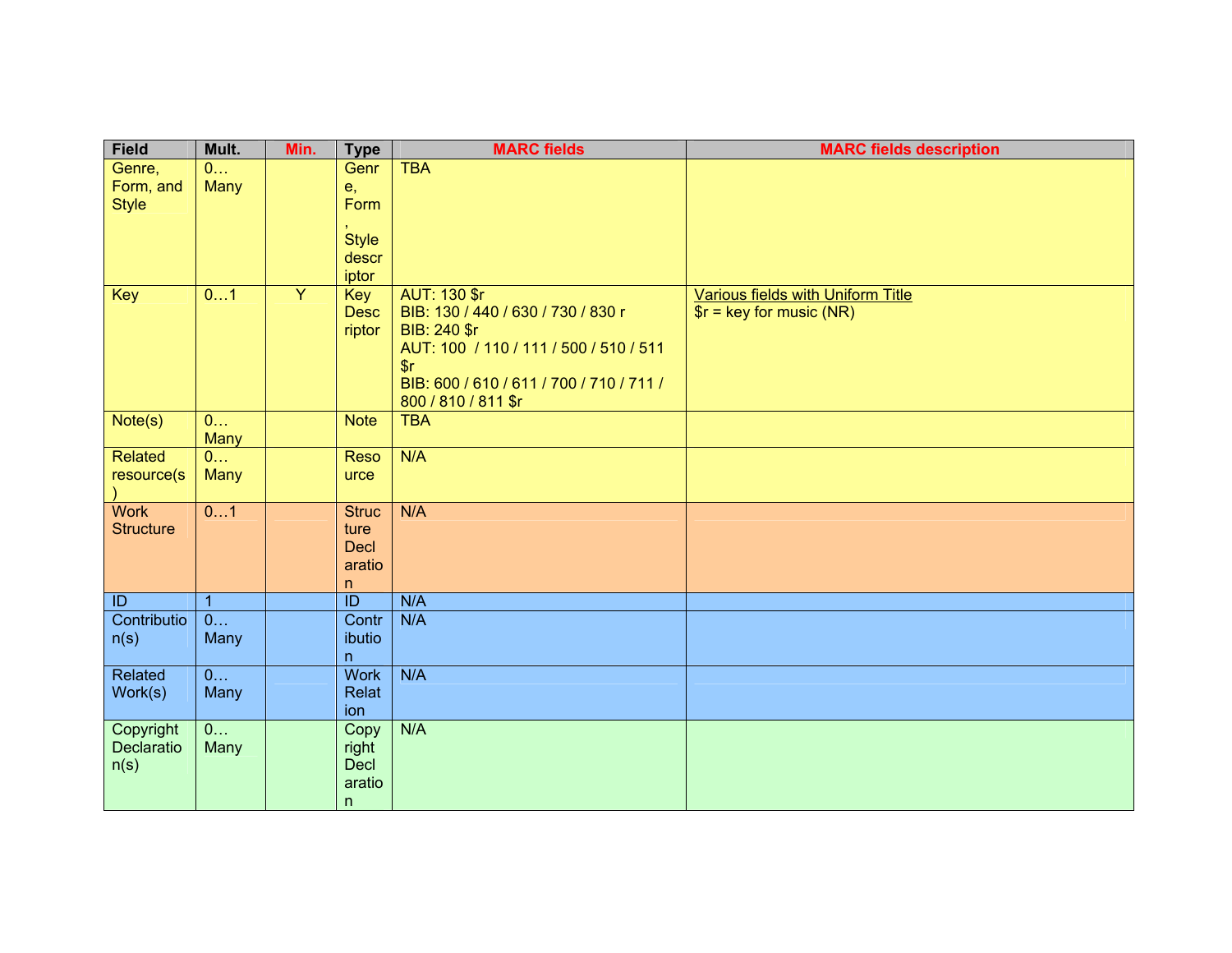| Field                                                     | Mult.          | Min. | <b>Type</b>                                                                                                                      | <b>MARC fields</b> | <b>MARC fields description</b> |
|-----------------------------------------------------------|----------------|------|----------------------------------------------------------------------------------------------------------------------------------|--------------------|--------------------------------|
| Performin<br>g Rights<br>Society<br><b>Work</b><br>Number | 01             |      | <b>Text</b>                                                                                                                      | N/A                |                                |
| <b>Public</b><br>Domain                                   | $\mathbf{1}$   |      | Unkn<br>own,<br>Know<br>n<br>Publi<br>${\bf C}$<br>Dom<br>ain,<br>Know<br>n<br><b>NOT</b><br>Publi<br>$\mathbf{C}$<br>Dom<br>ain | N/A                |                                |
| Record<br>Creation                                        | $\overline{1}$ |      | Acce<br><b>SS</b><br>Info                                                                                                        | N/A                |                                |
| Last<br>Record<br>Update                                  | $\overline{1}$ |      | Acce<br>SS<br>Info                                                                                                               | N/A                |                                |
| Record<br><b>Status</b>                                   | $\mathbf 1$    |      | Statu<br>$\mathbf S$<br>Desc<br>riptor                                                                                           | N/A                |                                |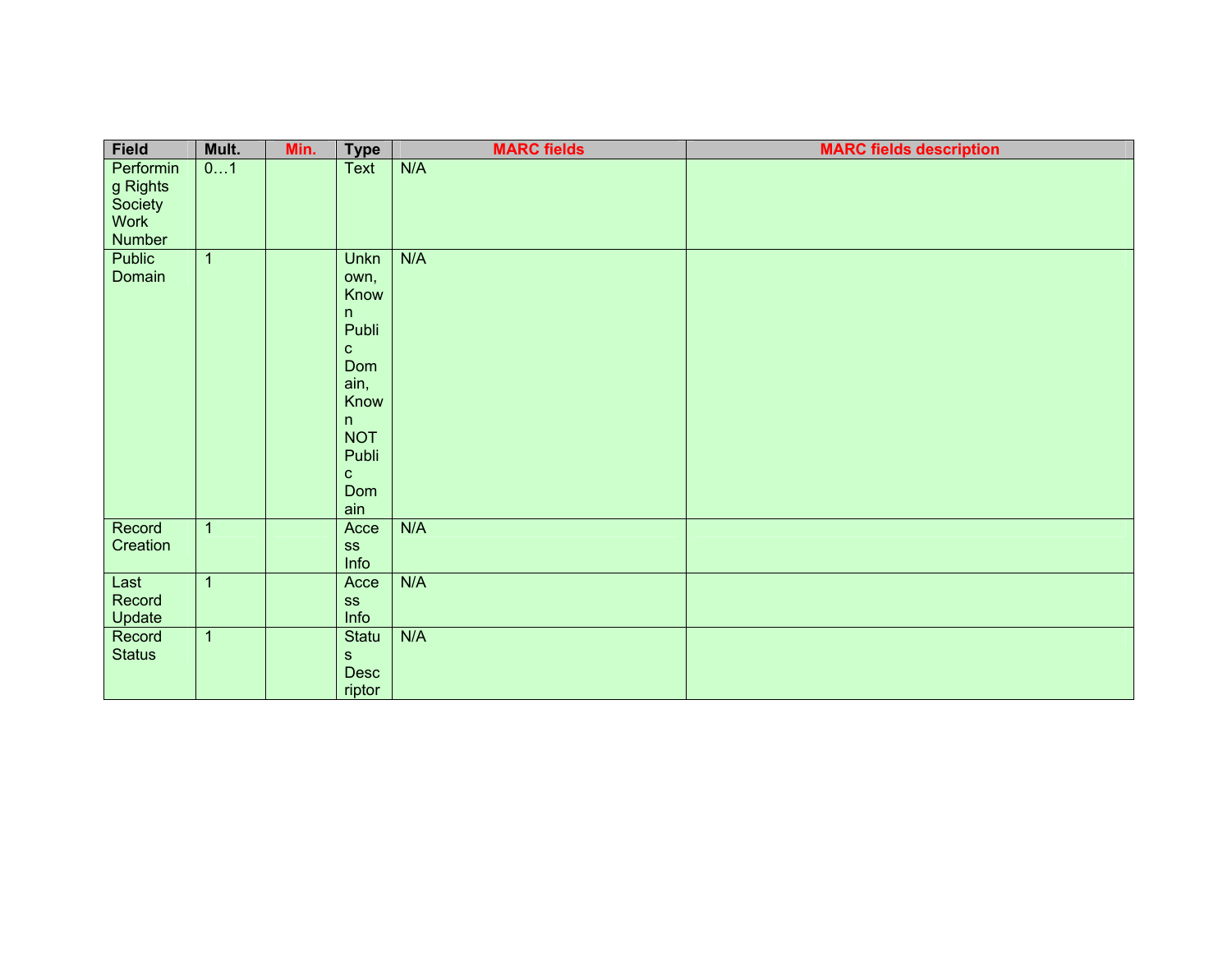#### **Instantiation Record**

| <b>Field</b>                  | Mult.                         | Min. | <b>Type</b>  | <b>MARC</b> fields                 | <b>MARC fields description</b>                                   |
|-------------------------------|-------------------------------|------|--------------|------------------------------------|------------------------------------------------------------------|
| <b>Title</b>                  | 1                             | Y    | <b>Text</b>  | <b>See Container Title below</b>   | Reuse and revise all fields/subfields from the Container Title   |
| <b>Document</b>               | $\mathbf{1}$                  | Y    | <b>Docu</b>  | See Container Document Description | Reuse and revise Container's Document Description                |
| <b>Descriptio</b>             |                               |      | ment         | below                              |                                                                  |
| n                             |                               |      | <b>Info</b>  |                                    |                                                                  |
| <b>Subject</b><br>Heading(s)  | $\overline{0}$<br>Many        |      | <b>Text</b>  | See Work Subject Headings above    | Reuse and revise Work's Subject Headings                         |
| <b>Class</b><br><b>Number</b> | 01                            |      | <b>Text</b>  | <b>See Work Class Number</b>       | Reuse and revise Work's Class Number                             |
| <b>Instrument</b>             | 0                             | Y    | Instru       | <b>See Work Instrumentation</b>    | Reuse and revise Work's Instrumentation                          |
| ation                         | <b>Many</b>                   |      | ment         |                                    |                                                                  |
|                               |                               |      | Info.        |                                    |                                                                  |
| Genre,<br>Form, and           | 0<br><b>Many</b>              |      | Genr         | <b>TBA</b>                         |                                                                  |
| <b>Style</b>                  |                               |      | е,<br>Form   |                                    |                                                                  |
|                               |                               |      | and          |                                    |                                                                  |
|                               |                               |      | <b>Style</b> |                                    |                                                                  |
|                               |                               |      | descr        |                                    |                                                                  |
|                               |                               |      | iptor        |                                    |                                                                  |
| Language(<br>s)               | $\overline{0}$<br><b>Many</b> |      | <b>Text</b>  | <b>TBA</b>                         |                                                                  |
| <b>Notation</b>               | 01                            |      | <b>Notat</b> | N/A                                |                                                                  |
|                               |                               |      | ion          |                                    |                                                                  |
|                               |                               |      | <b>Desc</b>  |                                    |                                                                  |
|                               |                               |      | riptor       |                                    |                                                                  |
| Date $(s)$ of<br>Performan    | 0<br><b>Many</b>              |      | <b>Date</b>  | <b>BIB: 518</b>                    | <b>Note Fields</b><br>518 = date/time and place of an event note |
| ce                            |                               |      |              |                                    |                                                                  |
| Place of                      | 01                            |      | Place        | <b>BIB: 518</b>                    | <b>Note Fields</b>                                               |
| Performan                     |                               |      |              |                                    | 518 = date/time and place of an event note                       |
| <sub>ce</sub>                 |                               |      |              |                                    |                                                                  |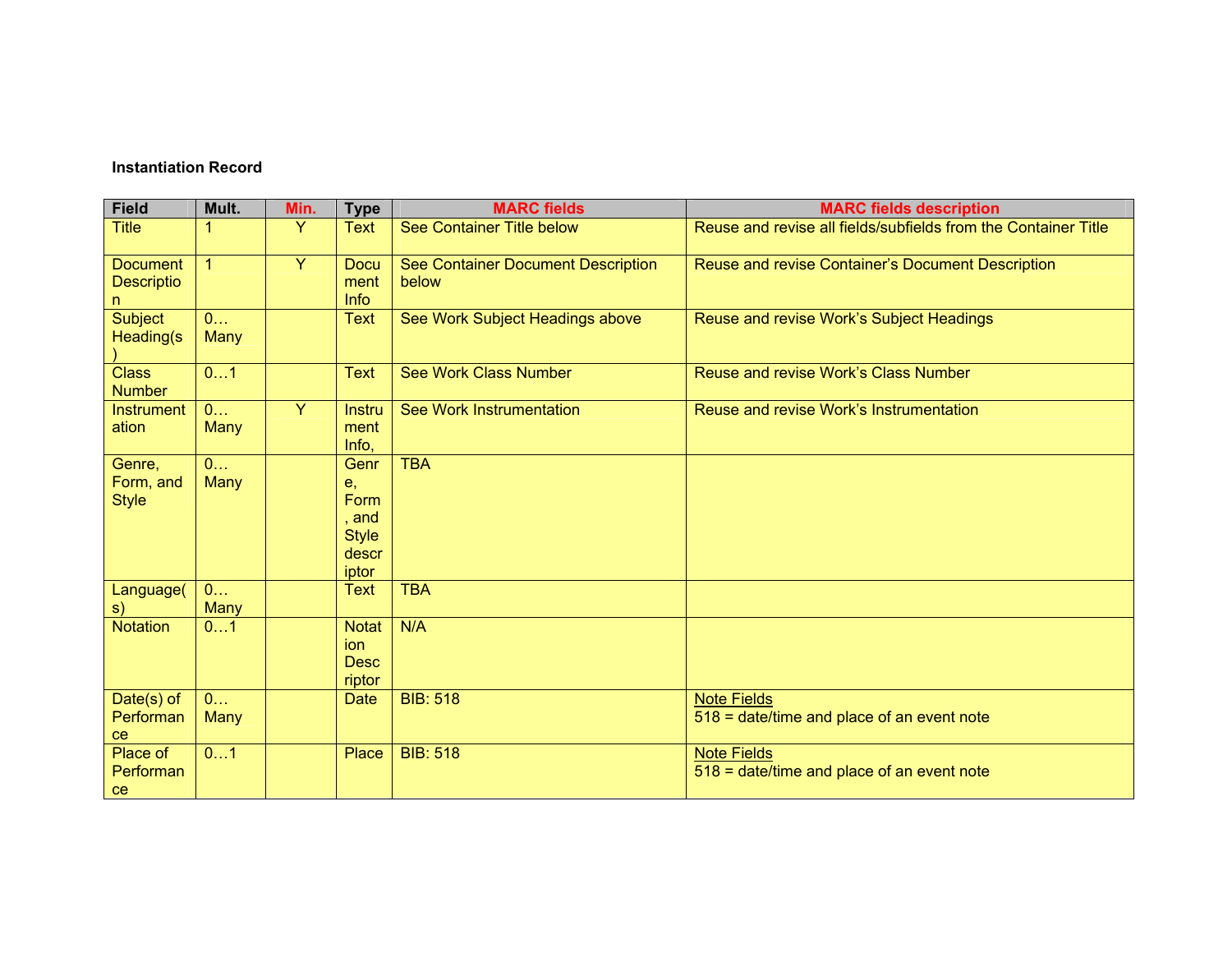| Extent                          | $\mathbf 1$      | <b>Num</b><br>ber                               | BIB: 300 \$a | 300 \$a (-----) 306 total duration recorded here if only one<br>work / Instantiation associated with container |
|---------------------------------|------------------|-------------------------------------------------|--------------|----------------------------------------------------------------------------------------------------------------|
| Note(s)                         | 0<br><b>Many</b> | <b>Note</b>                                     | <b>TBA</b>   |                                                                                                                |
| ID                              |                  | ID                                              | N/A          |                                                                                                                |
| Contributio                     | 0                | Contr                                           | N/A          |                                                                                                                |
| n(s)                            | Many             | ibutio<br>n                                     |              |                                                                                                                |
| Manifeste<br>d Work             | $\overline{1}$   | ID                                              | N/A          |                                                                                                                |
| Completen<br>ess<br>Indicator   | $\overline{1}$   | Com<br>plete<br><b>or</b><br>Inco<br>mplet<br>e | N/A          |                                                                                                                |
| Parent<br>Container             | $\overline{1}$   | $\overline{ID}$                                 | N/A          |                                                                                                                |
| Structural<br><b>Binding</b>    | 01               | <b>Struc</b><br>tural<br><b>Bindi</b><br>ng     | N/A          |                                                                                                                |
| Copyright<br>Declaratio<br>n(s) | 0<br>Many        | Copy<br>right<br><b>Decl</b><br>aratio<br>n     | N/A          |                                                                                                                |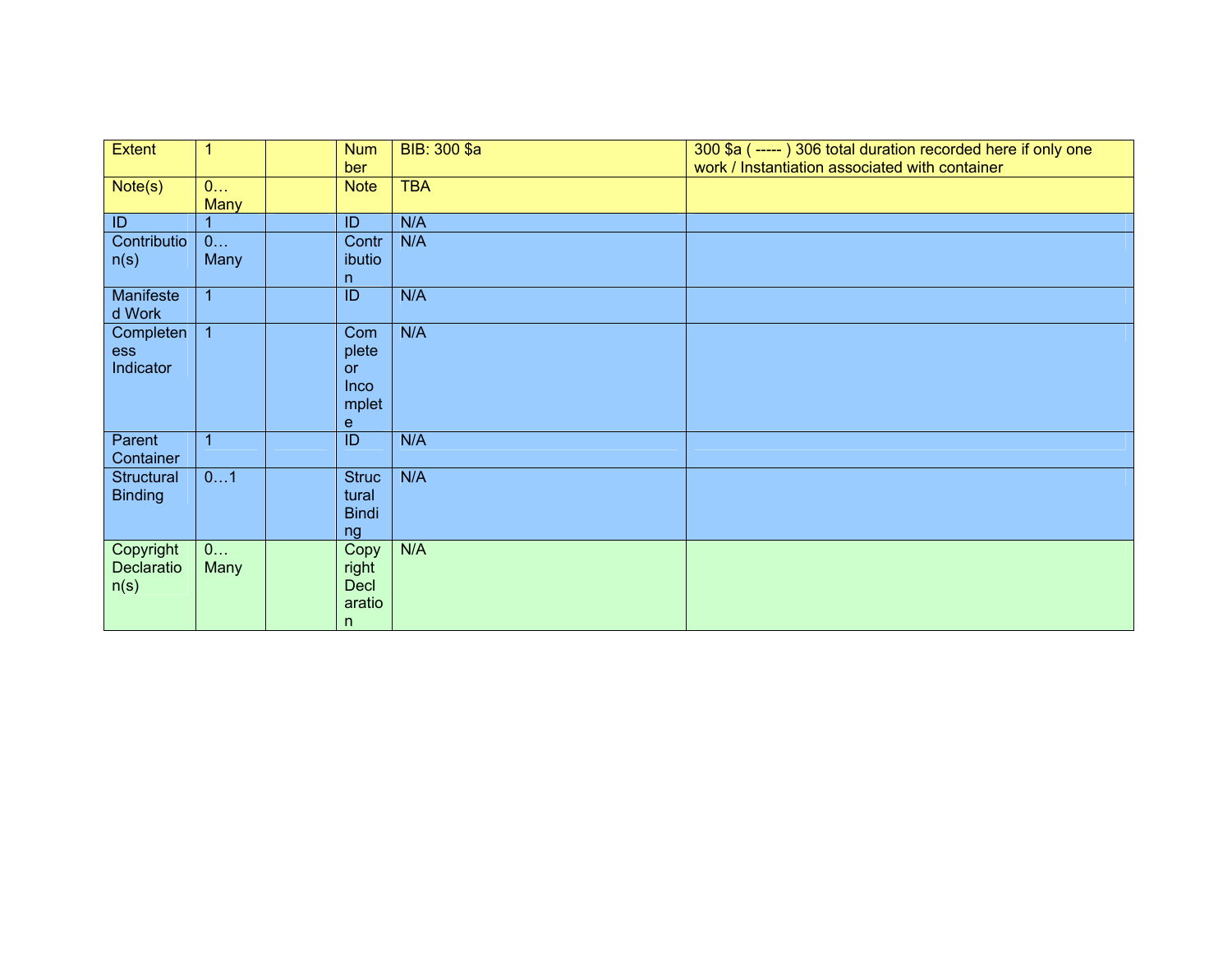| Public        | $\mathbf{1}$   | <b>Unkn</b>   | N/A |  |
|---------------|----------------|---------------|-----|--|
|               |                |               |     |  |
| Domain        |                | own,          |     |  |
|               |                | Know          |     |  |
|               |                | n             |     |  |
|               |                | Publi         |     |  |
|               |                | $\mathbf{C}$  |     |  |
|               |                | Dom           |     |  |
|               |                | ain,          |     |  |
|               |                | Know          |     |  |
|               |                | n             |     |  |
|               |                | <b>NOT</b>    |     |  |
|               |                | Publi         |     |  |
|               |                |               |     |  |
|               |                | $\mathbf{C}$  |     |  |
|               |                | Dom           |     |  |
|               |                | ain           |     |  |
| Record        | $\mathbf{1}$   | Acce          | N/A |  |
| Creation      |                | SS            |     |  |
|               |                | Info          |     |  |
| Last          | $\overline{1}$ | Acce          | N/A |  |
| Record        |                | SS            |     |  |
| Update        |                | Info          |     |  |
| Record        | $\overline{1}$ | Statu         | N/A |  |
| <b>Status</b> |                | ${\mathbb S}$ |     |  |
|               |                |               |     |  |
|               |                | Desc          |     |  |
|               |                | riptor        |     |  |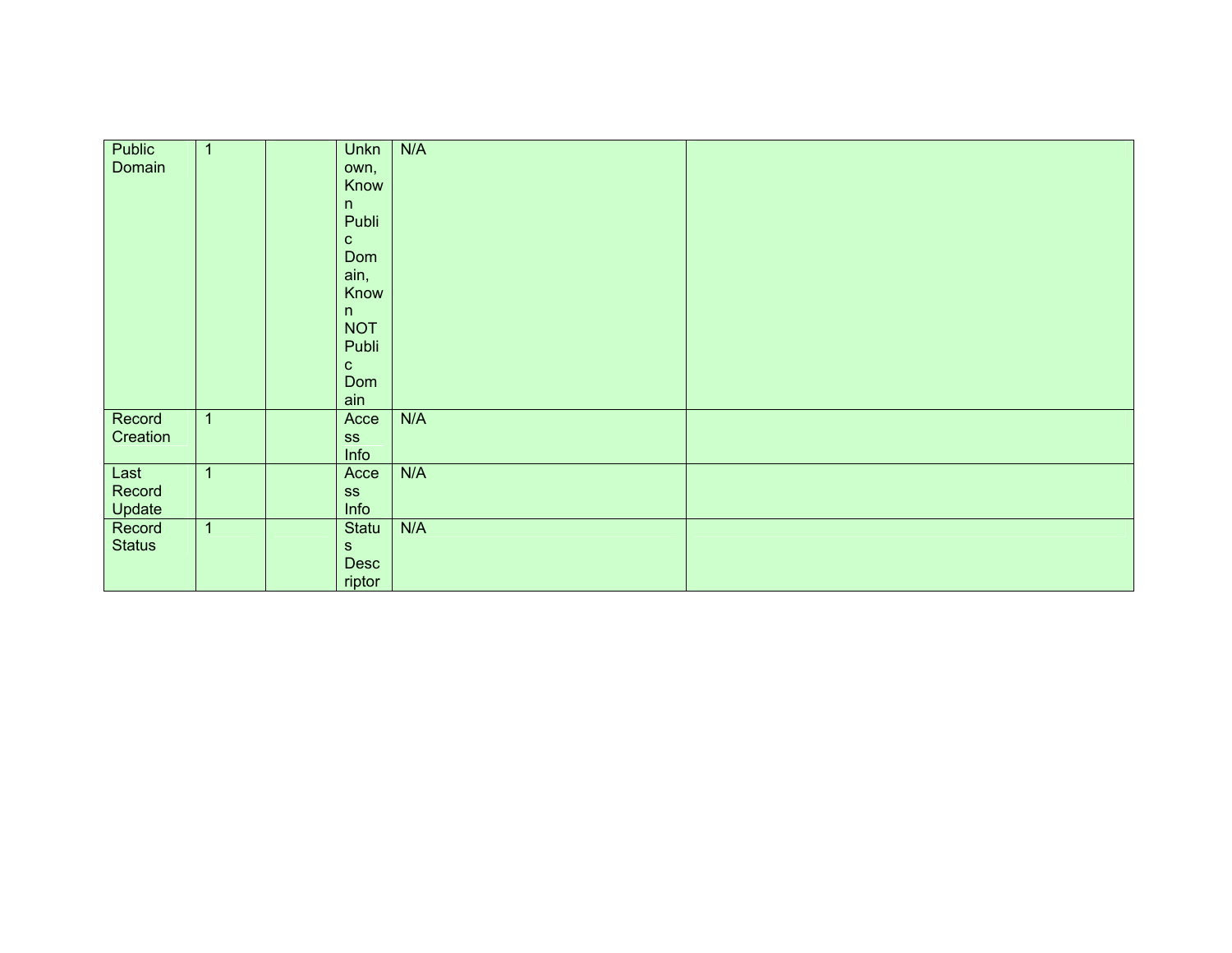### **Container Record**

| <b>Field</b> | Mult.            | Min. | <b>Type</b> | <b>MARC fields</b>                                                                                                                                                                                                                              | <b>MARC fields description</b>                                                                                                                                                                                                                                                                                                                                                                                                                                                                                                                                                                                                                                                                                                                                                                                                                                                                                                                                                                |
|--------------|------------------|------|-------------|-------------------------------------------------------------------------------------------------------------------------------------------------------------------------------------------------------------------------------------------------|-----------------------------------------------------------------------------------------------------------------------------------------------------------------------------------------------------------------------------------------------------------------------------------------------------------------------------------------------------------------------------------------------------------------------------------------------------------------------------------------------------------------------------------------------------------------------------------------------------------------------------------------------------------------------------------------------------------------------------------------------------------------------------------------------------------------------------------------------------------------------------------------------------------------------------------------------------------------------------------------------|
| Title(s)     | 1<br><b>Many</b> | Y    | Text        | <b>BIB: 245</b><br>\$a \$b \$k \$n \$p \$s<br>BIB: 246 all subfields<br>2nd indicator 0<br>2nd indicator 1<br>2nd indicator 2<br>2nd indicator 3<br>2nd indicator 4<br>2nd indicator 5<br>2nd indicator 6<br>2nd indicator 7<br>2nd indicator 8 | 245 Title Statement (NR)<br>$$a = Title (NR)$<br>$$b = Remainder of title (NR)$<br>$k = Form(R)$<br>$$n =$ Number of part/section of a work (R)<br>$$p = Name of part/section of a work (R)$<br>$$s = Version (NR)$<br>245 parallel, or translated title appears after equal sign<br>246 Varying Form Of Title (R)<br>246 varying form of title; all subfields<br><types -="" be="" include="" may="" necessary="" not="" of="" to="" variants=""><br/>246 second indicator <math>0 =</math> portion of title<br/>246 second indicator <math>1 =</math> parallel title<br/>246 second indicator <math>2 =</math> distinctive title<br/>246 second indicator <math>3 =</math> other title<br/>246 second indicator <math>4 =</math> cover title<br/>246 second indicator <math>5 =</math> added title page title<br/>246 second indicator <math>6 =</math> caption title<br/>246 second indicator <math>7 =</math> running title<br/>246 second indicator <math>8 =</math> spine title</types> |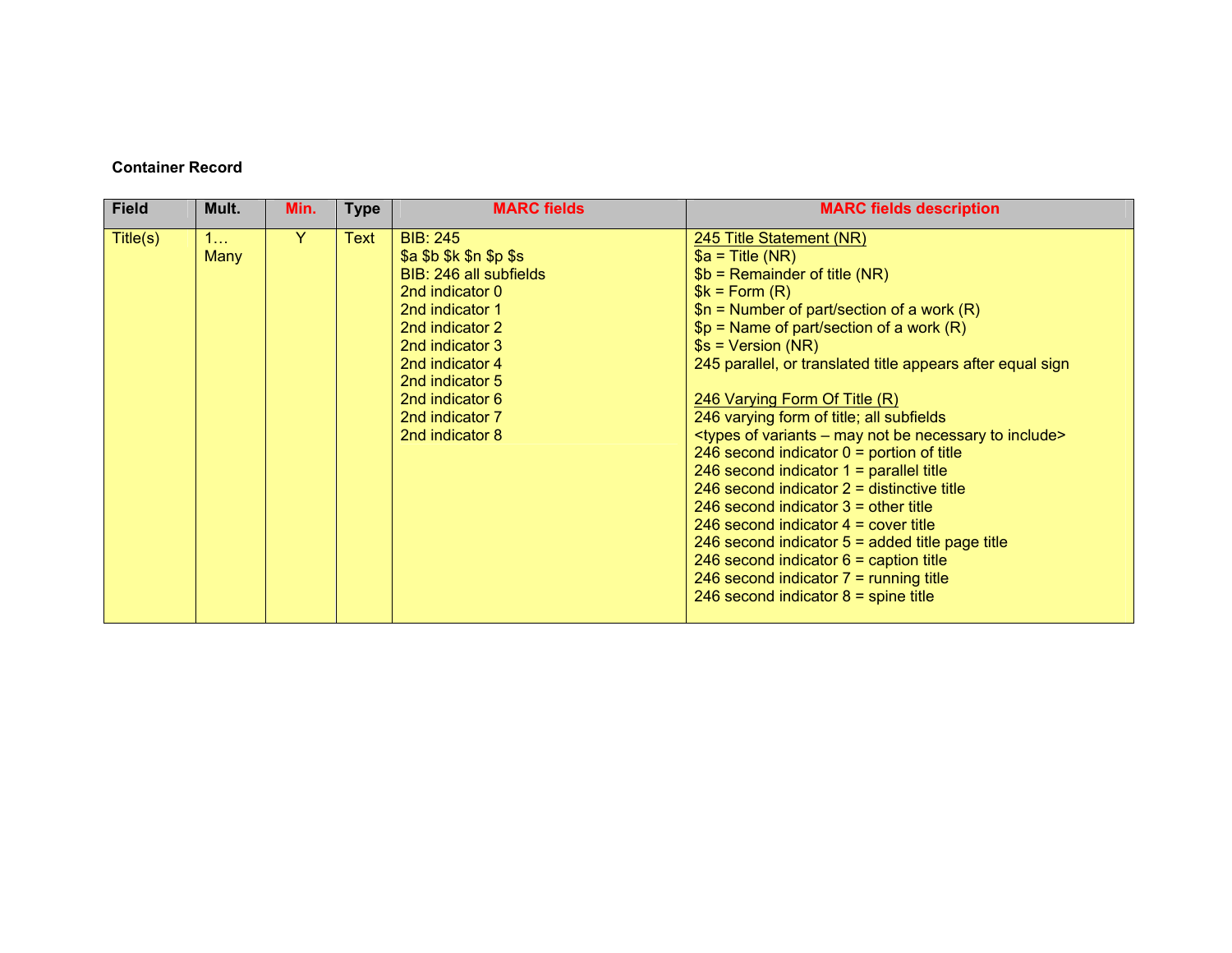| <b>Field</b>                                    | Mult. | Min.           | <b>Type</b> | <b>MARC</b> fields                                                                                                                            | <b>MARC fields description</b>                                                                                                                                                                                                                                                                                                                                                                                                                                                                                                                                                                                                                                                                                                                     |
|-------------------------------------------------|-------|----------------|-------------|-----------------------------------------------------------------------------------------------------------------------------------------------|----------------------------------------------------------------------------------------------------------------------------------------------------------------------------------------------------------------------------------------------------------------------------------------------------------------------------------------------------------------------------------------------------------------------------------------------------------------------------------------------------------------------------------------------------------------------------------------------------------------------------------------------------------------------------------------------------------------------------------------------------|
| <b>Uniform</b><br><b>Series</b><br><b>Title</b> | 01    | $\overline{Y}$ | <b>Text</b> | <b>BIB: 400</b><br>\$a \$n \$p \$v \$x<br>BIB: 800 / 810 / 811<br>$$t$ $$f$ $$h$ $$k$ $$m$ $$n$ $$o$ $$p$ $$r$ $$s$<br>BIB: 830 all subfields | 440 Series Statement/Added Entry--Title (R)<br>$a = title (NR)$<br>$$n =$ number part/section of series (R)<br>$$p =$ name of part/section of series (R)<br>$$v = volume/sequential designation (NR)$<br>\$x = International Standard Serial Number (NR)<br>800 /810 /811 Personal/Corporate/Meeting Name series (all R<br>except 800)<br>$$t =$ Title of a work (NR)<br>$$f = Date of a work (NR)$<br>$$h = Medium (NR)$<br>$$k = Form subheading(R)$<br>$$m = Medium of performance for music (R)$<br>$$n =$ Number of part/section of a work (R)<br>$$o = Arranged statement for music (NR)$<br>$$p = Name of part/section of a work (R)$<br>$\frac{1}{2}$ = Key for music (NR)<br>$$s = Version (NR)$<br>830 Title series (R)<br>all subfields |
| <b>Publisher</b>                                | 01    | $\overline{Y}$ | <b>Text</b> | BIB: 260 / 028 \$b                                                                                                                            | 260 Publication, Distribution, Etc. (Imprint) (NR)<br>$$b =$ publisher of container (R)<br>028 Publisher Number (R)<br>\$b = source of publisher number; if item is reprint/reissue or<br>published as a set over time, publisher name may differ from<br>that of container publisher (NR)                                                                                                                                                                                                                                                                                                                                                                                                                                                         |
| <b>Edition</b>                                  | 01    | $\overline{Y}$ | <b>Text</b> | BIB: 250 \$a \$b                                                                                                                              | 250 Edition Statement (Nr)<br>$$a =$ edition statement (NR)<br>$$b = remainder of edition statement (NR)$<br>(both free text)                                                                                                                                                                                                                                                                                                                                                                                                                                                                                                                                                                                                                      |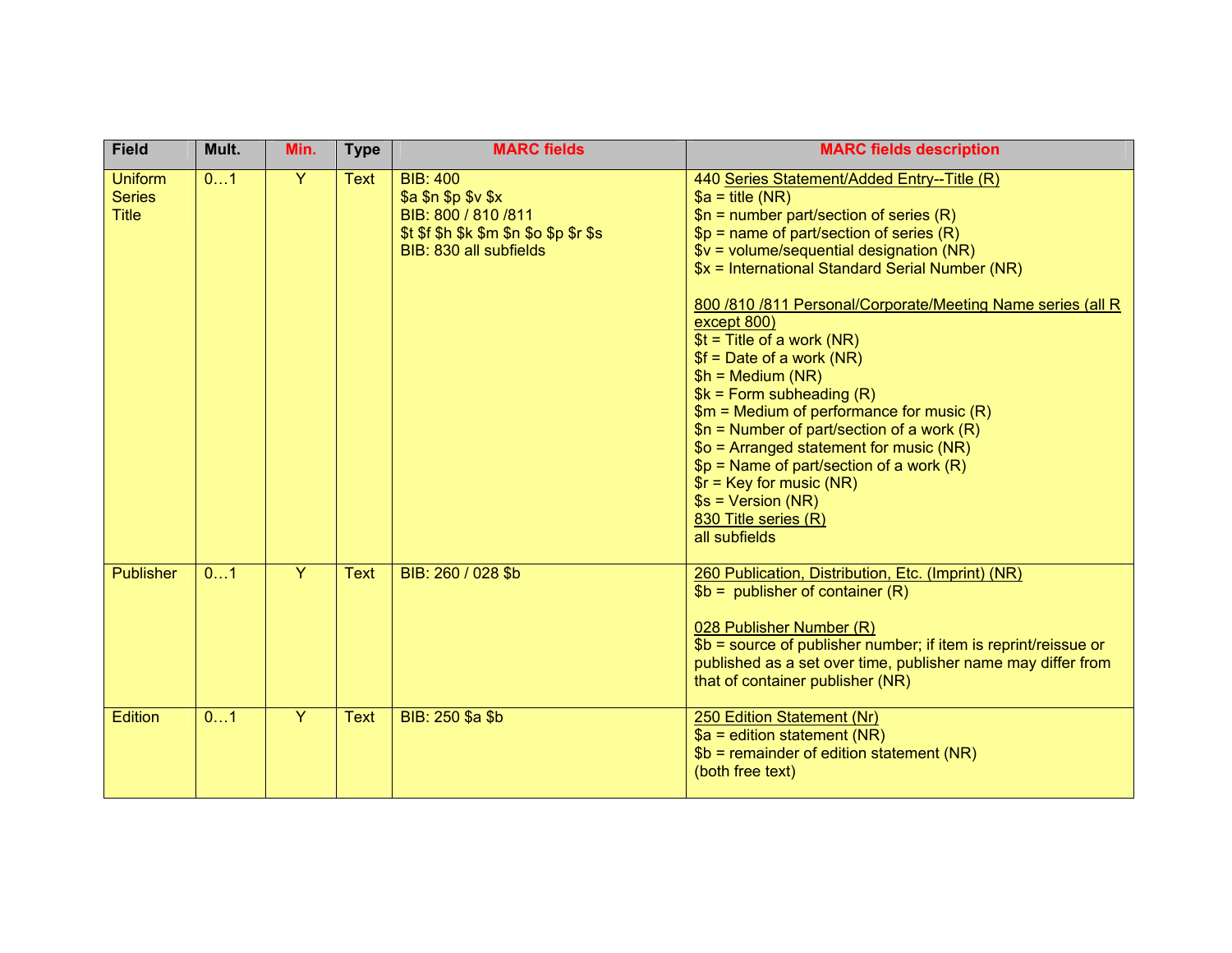| <b>Field</b>                                 | Mult.            | Min. | <b>Type</b> | <b>MARC fields</b>                                                                                                                         | <b>MARC fields description</b>                                                                                                                                                                                                                                                                                                                                                                                 |
|----------------------------------------------|------------------|------|-------------|--------------------------------------------------------------------------------------------------------------------------------------------|----------------------------------------------------------------------------------------------------------------------------------------------------------------------------------------------------------------------------------------------------------------------------------------------------------------------------------------------------------------------------------------------------------------|
| Publisher/<br><b>Plate</b><br><b>Numbers</b> | 0<br><b>Many</b> | Y    | Text        | BIB: 028 \$a<br>1st indicator 0<br>1 <sub>st</sub> indicator 1<br>1st indicator 2<br>1st indicator 3<br>1st indicator 4<br>1st indicator 5 | 028 Publisher Number (R) Plate number<br>$a =$ publisher number (NR)<br>1st indicator $0 =$ issue number<br>1st indicator $1 =$ matrix number<br>1st indicator $2 =$ plate number<br>1st indicator $3 =$ other music number<br>1st indicator $4 =$ video recording number<br>1st indicator $5 =$ other publisher number                                                                                        |
|                                              |                  |      |             | <b>BIB: 024</b><br>\$a \$c \$d \$z<br>1st indicator 0<br>1st indicator 1<br>1st indicator 2                                                | 024 Other Standard Identifier (R)<br>1st indicator $0 =$ international standard recording code<br>1st indicator $1 =$ universal product code<br>1st indicator 2 = international standard music number<br>$a = standard number$ or code (NR)<br>$c =$ terms of availability (NR)<br>\$d = additional codes following the standard number or code<br>(NR)<br>$$z =$ canceled/invalid standard number or code (R) |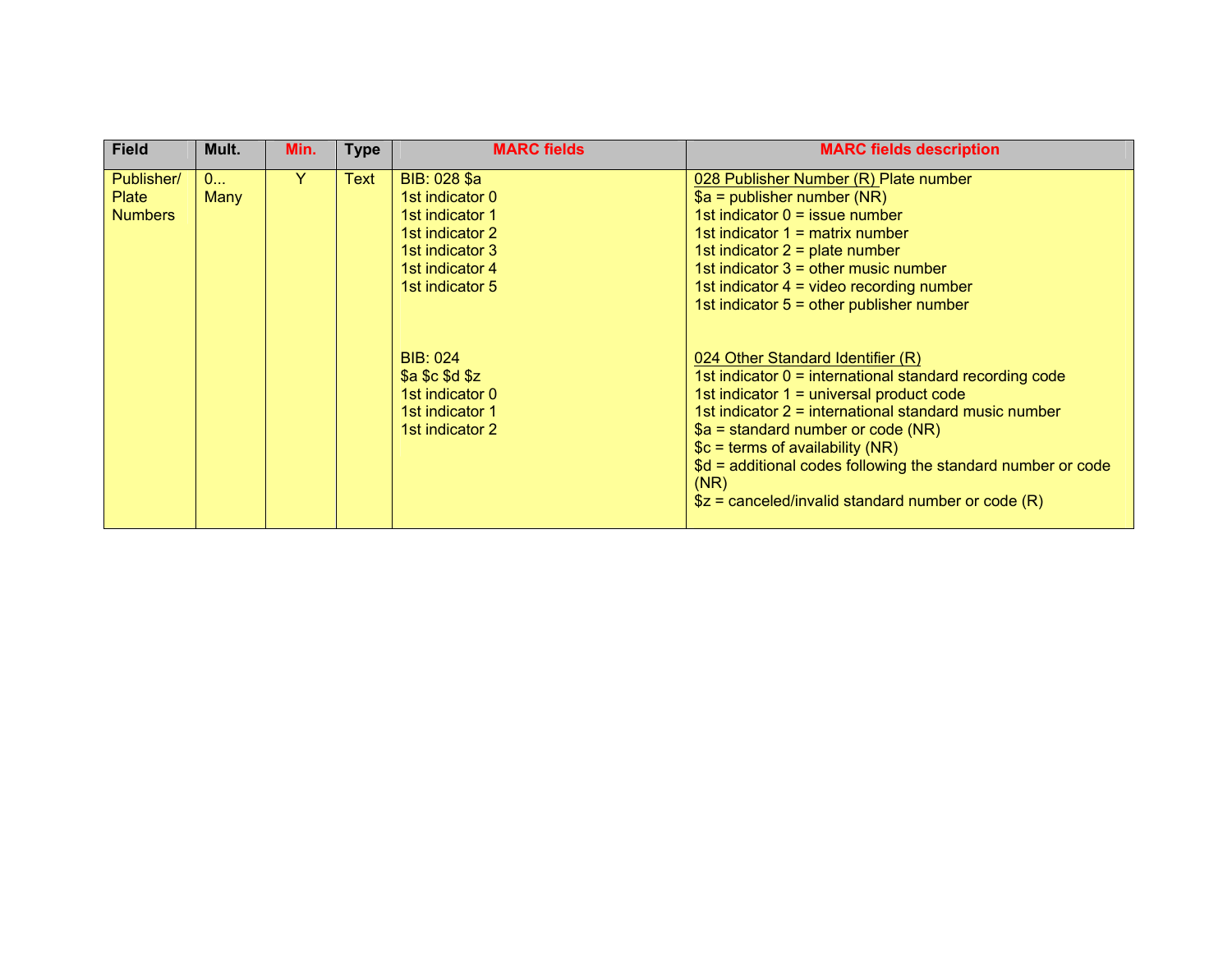| <b>Field</b>                                 | Mult.            | Min. | <b>Type</b>                        | <b>MARC fields</b>                                                                                                                                                                                         | <b>MARC fields description</b>                                                                                                                                                                                                                                                                                                                                                                                                                                                                                                                                                                                                                                                                                                                                                                                                             |
|----------------------------------------------|------------------|------|------------------------------------|------------------------------------------------------------------------------------------------------------------------------------------------------------------------------------------------------------|--------------------------------------------------------------------------------------------------------------------------------------------------------------------------------------------------------------------------------------------------------------------------------------------------------------------------------------------------------------------------------------------------------------------------------------------------------------------------------------------------------------------------------------------------------------------------------------------------------------------------------------------------------------------------------------------------------------------------------------------------------------------------------------------------------------------------------------------|
| <b>Document</b><br><b>Descriptio</b><br>n(s) | 1<br>Many        | Y    | <b>Docu</b><br>ment<br><b>Info</b> | leader 06 c<br>leader 06 d<br>leader 06 j<br>006 bytes 00 c<br>006 bytes 00 d<br>006 bytes 00 j<br>006 bytes 07-12<br>006 bytes 13-14<br>245 \$h<br>254 \$a<br>300 \$a \$b \$c \$e (free text follows \$e) | <b>Various BIB fields</b><br>leader $06 c =$ printed music<br>leader $06 d$ = manuscript music<br>leader $06$ j = musical sound recording<br>006 bytes 00 $c =$ printed music<br>006 bytes 00 $d =$ manuscript music<br>006 bytes 00 $j$ = musical sound recording<br>006 bytes $07-12$ = accompanying matter<br>006 bytes 13-14 = literary text for sound recordings<br>245 \$h (sound recording)<br>254 \$a Musical presentation statement,<br>e.g., Full score; miniature score; partitur; score and set of<br>parts (free text transcribed from container)<br>300<br>$a =$ extent and total playing time; e.g., 1 score (16 p.); 1<br>sound disc (20 min.)<br>\$b = other physical details; e.g., ill.; analog, 33 1/3 rpm, stereo<br>$c =$ dimensions; e.g., 29 cm; 12 in.<br>$$e = accompanying material$ (free text follows $$e)$ ) |
| Language(<br>S)                              | 0<br><b>Many</b> | Y    | <b>Text</b>                        | BIB: 008 bytes 35-37                                                                                                                                                                                       | 008 Control field<br><b>bytes 35-37</b>                                                                                                                                                                                                                                                                                                                                                                                                                                                                                                                                                                                                                                                                                                                                                                                                    |
| Date of<br><b>Publicatio</b><br>n            | 01               |      | <b>Date</b>                        | BIB: 008 bytes 07-10<br><b>BIB: 260 \$c</b>                                                                                                                                                                | 008 Control field<br><b>bytes 07-10</b><br>260 Publication, Distribution, Etc. (Imprint) (NR)<br>$c =$ date of publication, distribution, etc. $(R)$                                                                                                                                                                                                                                                                                                                                                                                                                                                                                                                                                                                                                                                                                       |
| Date of<br>Copyright                         | 01               |      | <b>Date</b>                        | <b>TBA</b>                                                                                                                                                                                                 |                                                                                                                                                                                                                                                                                                                                                                                                                                                                                                                                                                                                                                                                                                                                                                                                                                            |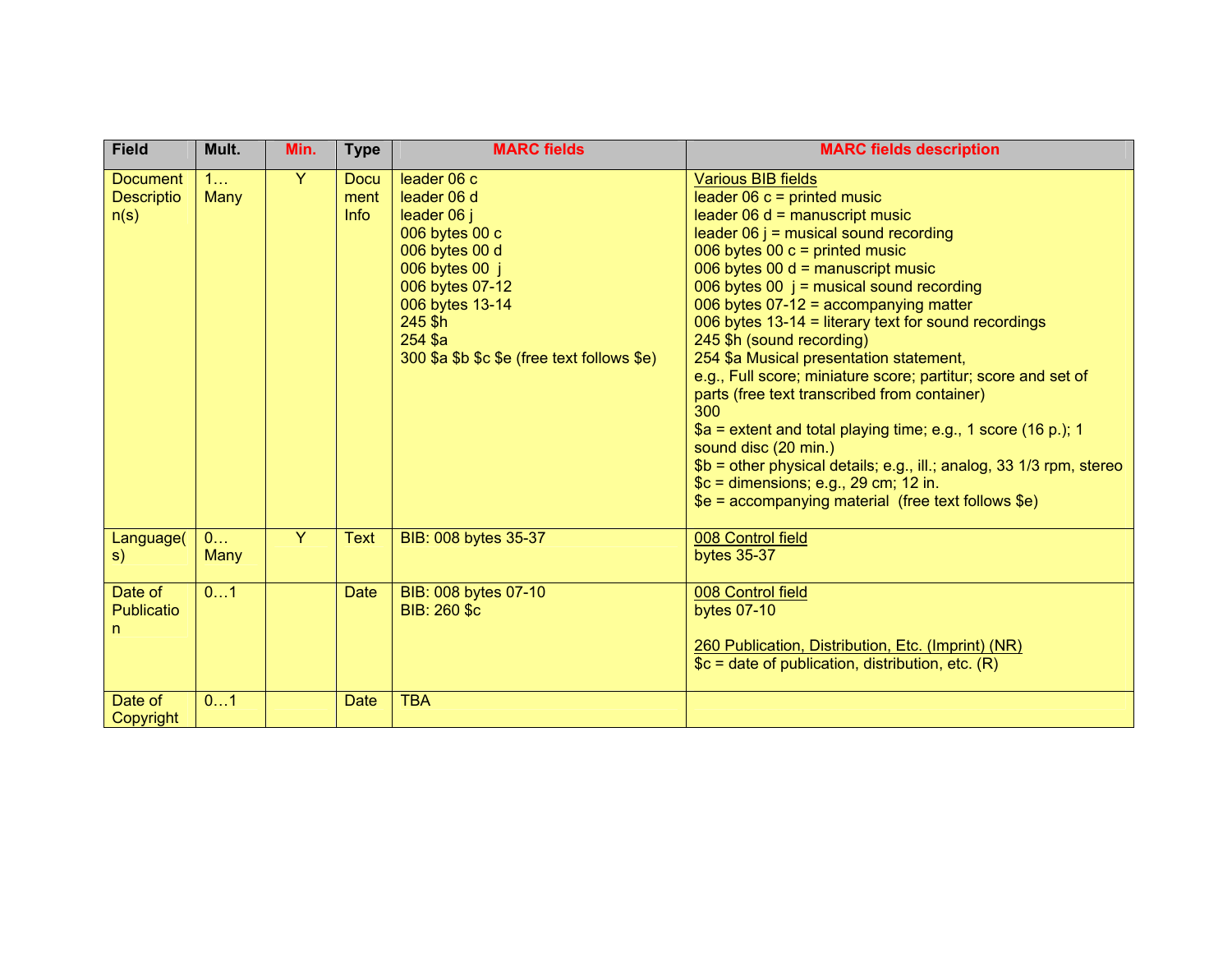| <b>Field</b>                                | Mult.                  | Min. | <b>Type</b>          | <b>MARC fields</b>                                                            | <b>MARC fields description</b>                                                                                                                                                                                                                                                                                                                                                                                                                   |
|---------------------------------------------|------------------------|------|----------------------|-------------------------------------------------------------------------------|--------------------------------------------------------------------------------------------------------------------------------------------------------------------------------------------------------------------------------------------------------------------------------------------------------------------------------------------------------------------------------------------------------------------------------------------------|
| Place of<br><b>Publicatio</b><br>n          | 01                     |      | Place                | BIB: 008 bytes 15-17<br>BIB: 260 \$a                                          | 008 Control field<br><b>bytes 15-17</b><br>260 Publication, Distribution, Etc. (Imprint) (Nr)<br>\$a - Place of publication, distribution, etc. (R)                                                                                                                                                                                                                                                                                              |
| Note(s)                                     | 0<br>Many              |      | <b>Note</b>          | BIB: 500 / 501 / 504 / 505 / 508 / 510 /<br>511 / 518 / 520 / 521 / 533 / 534 | <b>Note Fields</b><br>$500 =$ general note<br>$501 =$ with note<br>$504$ = bibliography, etc. note<br>$505$ = contents note<br>508 = creation/production credits note (videos)<br>510 = citation/references note<br>511 = participant or performer note<br>518 = date/time and place of an event note<br>$520 =$ summary note<br>521 = target audience note (rarely used with music)<br>$533$ = reproduction note<br>534 = original version note |
| ID                                          | $\overline{1}$         |      | ID                   | N/A                                                                           |                                                                                                                                                                                                                                                                                                                                                                                                                                                  |
| Contributio<br>n(s)                         | $\overline{0}$<br>Many |      | Contr<br>ibutio<br>n | N/A                                                                           |                                                                                                                                                                                                                                                                                                                                                                                                                                                  |
| Contained<br>Collective<br><b>Works</b>     | 0<br>Many              |      | ID                   | N/A                                                                           |                                                                                                                                                                                                                                                                                                                                                                                                                                                  |
| Contained<br><b>Media</b><br><b>Objects</b> | 0<br>Many              |      | ID                   | N/A                                                                           |                                                                                                                                                                                                                                                                                                                                                                                                                                                  |
| Contained<br>Instantiatio<br>ns             | 0<br>Many              |      | ID                   | N/A                                                                           |                                                                                                                                                                                                                                                                                                                                                                                                                                                  |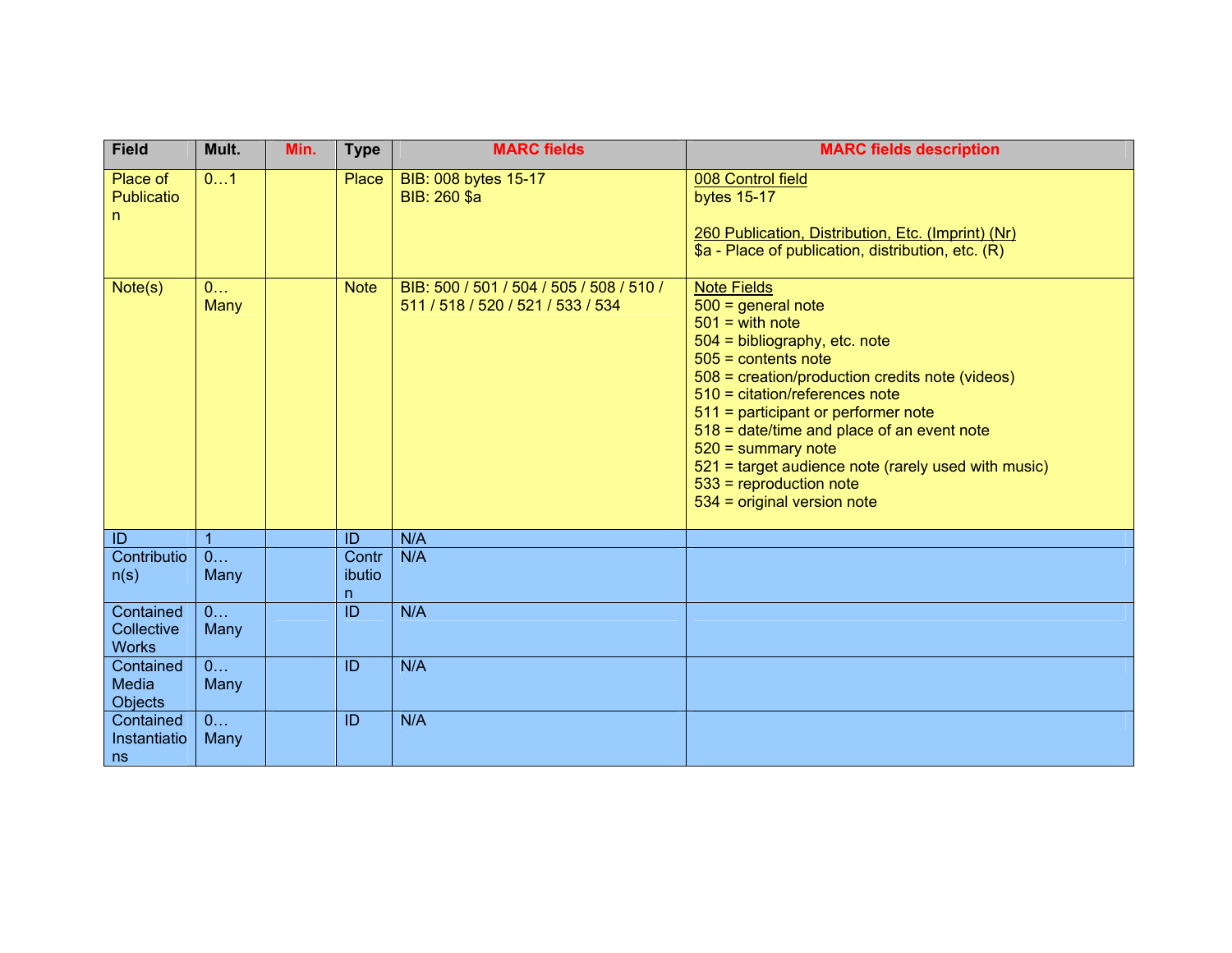| <b>Field</b>                    | Mult.          | Min. | <b>Type</b>                                                                                                                         | <b>MARC fields</b> | <b>MARC fields description</b>                                                                                                                                      |
|---------------------------------|----------------|------|-------------------------------------------------------------------------------------------------------------------------------------|--------------------|---------------------------------------------------------------------------------------------------------------------------------------------------------------------|
| Physical<br>Identificati<br>on  | $\overline{1}$ |      | Physi<br>cal<br>ID<br>Info                                                                                                          | N/A                |                                                                                                                                                                     |
| <b>ISBN</b>                     | 01             |      | <b>Text</b>                                                                                                                         | <b>BIB: 020</b>    | 020 International Standard Book Number (R)<br>$a =$ international standard book number (NR)<br>$c = terms of availability (NR)$<br>$$z = canceled/invalid ISBN (R)$ |
| <b>MCN/EAN</b><br>/UPC          | 01             |      | <b>Num</b><br>ber                                                                                                                   | <b>TBA</b>         |                                                                                                                                                                     |
| <b>ISMN</b>                     | 01             |      | <b>Text</b>                                                                                                                         | <b>TBA</b>         |                                                                                                                                                                     |
| Copyright<br>Declaratio<br>n(s) | 0<br>Many      |      | Copy<br>right<br><b>Decl</b><br>aratio<br>n                                                                                         | <b>TBA</b>         |                                                                                                                                                                     |
| Public<br>Domain                | $\mathbf{1}$   |      | Unkn<br>own,<br>Know<br>n<br>Publi<br>$\mathbf{C}$<br>Dom<br>ain,<br>Know<br>n<br><b>NOT</b><br>Publi<br>$\mathbf{C}$<br>Dom<br>ain | N/A                |                                                                                                                                                                     |
| Record<br>Creation              | $\overline{1}$ |      | Acce<br><b>SS</b><br>Info                                                                                                           | N/A                |                                                                                                                                                                     |